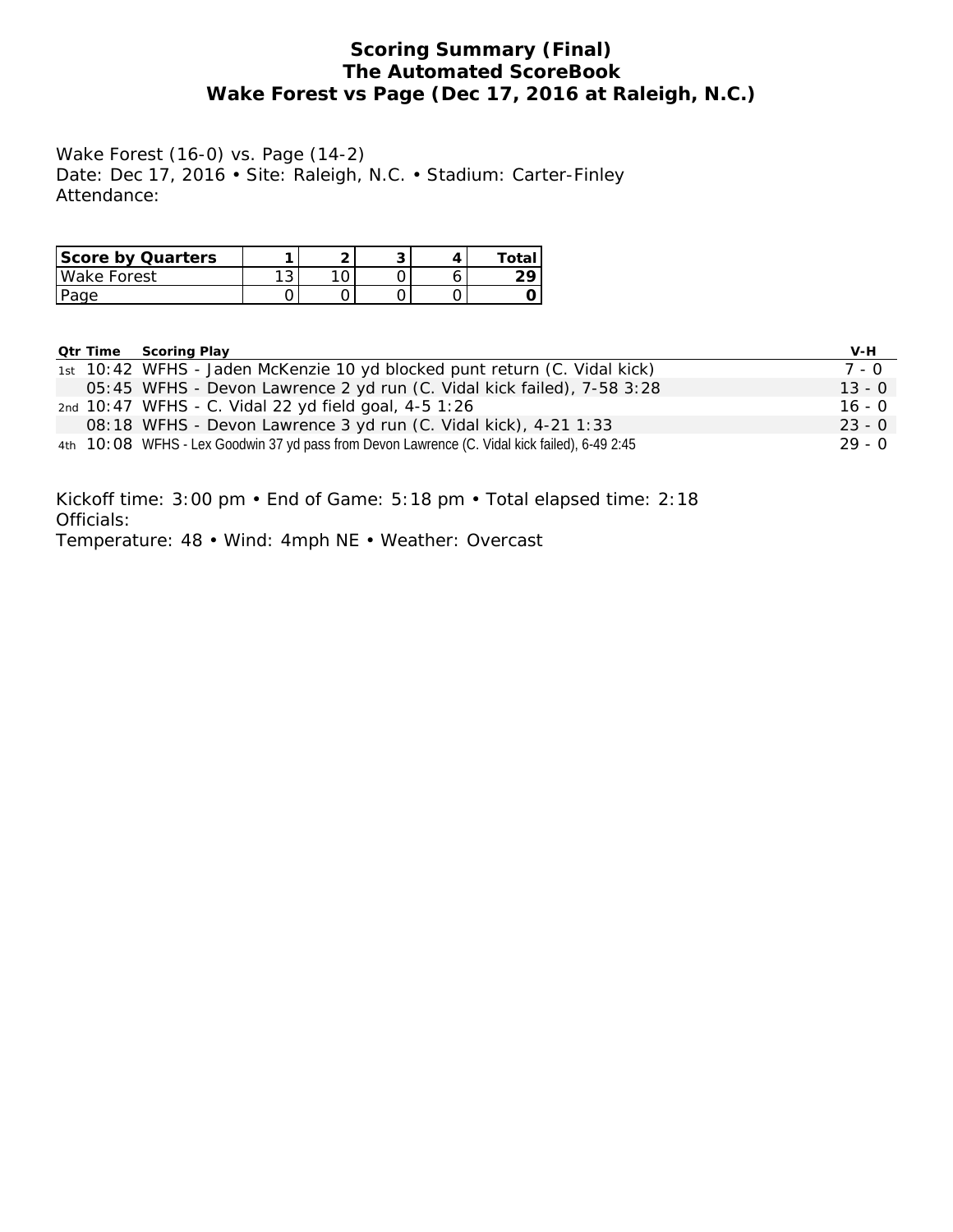# **Team Statistics (Final) The Automated ScoreBook Wake Forest vs Page (Dec 17, 2016 at Raleigh, N.C.)**

|                                                               | <b>WFHS</b>    | <b>PHS</b>        |
|---------------------------------------------------------------|----------------|-------------------|
| FIRST DOWNS                                                   | 10             | 9                 |
| Rushing                                                       | 5              | 5                 |
| Passing                                                       | 3              | 4                 |
| Penalty                                                       | $\overline{2}$ | $\mathcal{O}$     |
| NET YARDS RUSHING                                             | 80             | 81                |
| <b>Rushing Attempts</b>                                       | 47             | 29                |
| Average Per Rush                                              | 1.7            | 2.8               |
| Rushing Touchdowns                                            | $\overline{2}$ | $\overline{O}$    |
| Yards Gained Rushing                                          | 134            | 94                |
| Yards Lost Rushing                                            | 54             | 13                |
| <b>NET YARDS PASSING</b>                                      | 76             | 61                |
| Completions-Attempts-Int                                      | $3 - 5 - 0$    | $9 - 26 - 4$      |
| Average Per Attempt                                           | 15.2           | 2.3               |
| Average Per Completion                                        | 25.3           | 6.8               |
| Passing Touchdowns                                            | 1              | 0                 |
| TOTAL OFFENSE YARDS                                           | 156            | 142               |
| Total offense plays                                           | 52             | 55                |
| Average Gain Per Play                                         | 3.0            | 2.6               |
| Fumbles: Number-Lost                                          | $2 - 0$        | $0 - 0$           |
| Penalties: Number-Yards                                       | $6 - 40$       | $9 - 69$          |
| PUNTS-YARDS                                                   | $6 - 231$      | $6 - 149$         |
| Average Yards Per Punt                                        | 38.5           | 24.8              |
| Net Yards Per Punt                                            | 30.5           | 14.5              |
| Inside 20                                                     | 3              | $\overline{O}$    |
| 50+ Yards                                                     | 0              | Ο                 |
| Touchbacks                                                    | 1              | 0                 |
| Fair catch                                                    | 1              | Ο                 |
| KICKOFFS-YARDS                                                | $6 - 329$      | $1 - 33$          |
| Average Yards Per Kickoff                                     | 54.8           | 33.0              |
| Net Yards Per Kickoff                                         | 36.0           | 33.0              |
|                                                               | 2              |                   |
| Touchbacks<br>Punt returns: Number-Yards-TD                   | $5 - 62 - 1$   | 0<br>$3 - 28 - 0$ |
|                                                               |                |                   |
| Average Per Return                                            | 12.4           | 9.3               |
| Kickoff returns: Number-Yds-TD                                | $0 - 0 - 0$    | $4 - 73 - 0$      |
| Average Per Return                                            | 0.0            | 18.2              |
| Interceptions: Number-Yds-TD<br>Fumble Returns: Number-Yds-TD | $4 - 49 - 0$   | $0 - 0 - 0$       |
|                                                               | $0 - 0 - 0$    | 0-0-0             |
| Miscellaneous Yards                                           | 0              | 0                 |
| Possession Time                                               | 27:45          | 20:15             |
| 1st Quarter                                                   | 7:17           | 4:43              |
| 2nd Quarter                                                   | 7:42           | 4:18              |
| 3rd Quarter                                                   | 6:25           | 5:35              |
| 4th Quarter                                                   | 6:21           | 5:39              |
| <b>Third-Down Conversions</b>                                 | 6 of 14        | 4 of 14           |
| Fourth-Down Conversions                                       | $0$ of $0$     | $0$ of $2$        |
| Red-Zone Scores-Chances                                       | $3 - 3$        | $0 - 0$           |
| Touchdowns                                                    | $2 - 3$        | $0 - 0$           |
| Field goals                                                   | $1 - 3$        | $0 - 0$           |
| Sacks By: Number-Yards                                        | $1 - 2$        | $1 - 8$           |
| <b>PAT Kicks</b>                                              | $2 - 4$        | $0 - 0$           |
| <b>Field Goals</b>                                            | $1 - 1$        | $O-O$             |
| Points off turnovers                                          | 3              | 0                 |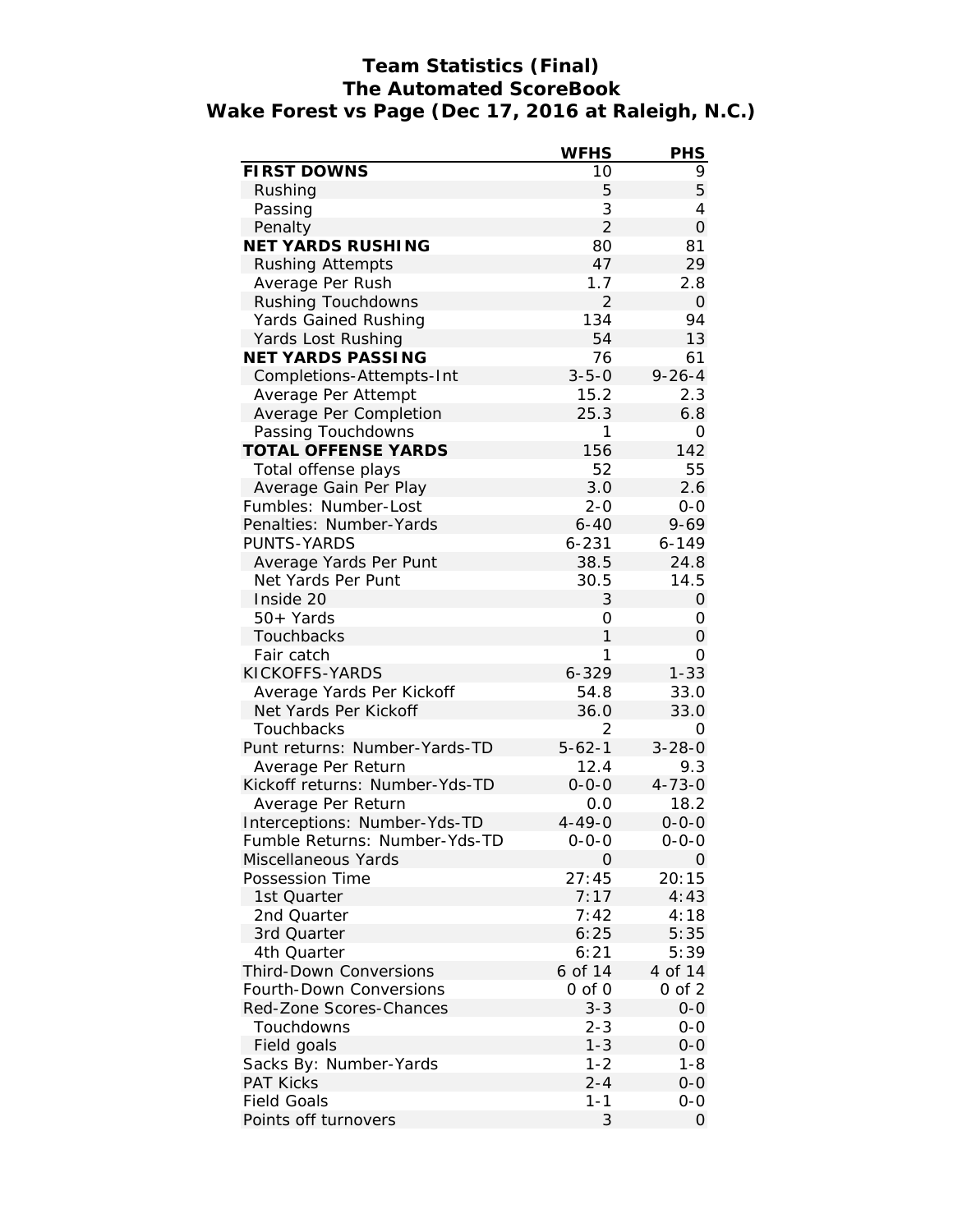# **Individual Statistics (Final) The Automated ScoreBook Wake Forest vs Page (Dec 17, 2016 at Raleigh, N.C.)**

# Wake Forest **Contract Executes Page**

| Rushing        | No. Gain Loss<br>Net TD<br>Lg Avg                                                                  | Rushing              | Net TD<br>No. Gain Loss<br>Avg<br>Lg                                            |
|----------------|----------------------------------------------------------------------------------------------------|----------------------|---------------------------------------------------------------------------------|
| Devon Lawrence | 27<br>14<br>$\overline{2}$<br>22<br>2.9<br>91<br>77                                                | Will Jones           | 9<br>$\overline{2}$<br>43<br>41<br>0<br>13<br>4.6                               |
| Marquis Dunn   | 31<br>27<br>$\Omega$<br>3.9<br>7<br>4<br>16                                                        | Javon Leake          | 18<br>47<br>11<br>36<br>13<br>2.0<br>O                                          |
| Delante Lucas  | 12<br>1<br>11<br>0<br>4<br>1.8<br>6                                                                | Ronald Polite        | $\overline{4}$<br>4.0<br>$\mathbf 0$<br>4<br>O<br>1<br>4                        |
| Demarcus Jones | $\mathcal{O}$<br>1<br>$-1$<br>O<br>$\Omega$<br>$-1.0$<br>1                                         | Assad Alston         | $\circ$<br>$\mathbf{O}$<br>0<br>0<br>0<br>0.0<br>1                              |
| Chris James    | $-3.5$<br>4<br>$\Omega$<br>14<br>$\mathsf{O}$<br>$-14$<br>0                                        | Totals               | $\overline{13}$<br>29<br>94<br>81<br>$\Omega$<br>13<br>2.8                      |
| <b>TEAM</b>    | $\overline{2}$<br>$-20$<br>$\overline{O}$<br>0<br>20<br>$0 - 10.0$                                 |                      |                                                                                 |
| Totals         | $\overline{2}$<br>47<br>54<br>80<br>22<br>134<br>1.7                                               |                      |                                                                                 |
| Passing        | C-A-I<br>Yds TD<br>Long Sack                                                                       | Passing              | TD Long<br>C-A-I<br>Yds<br>Sack                                                 |
| Chris James    | $2 - 4 - 0$<br>39<br>$\Omega$<br>31<br>1                                                           | Will Jones           | $9 - 25 - 4$<br>$\mathcal{O}$<br>61<br>14<br>1                                  |
| Devon Lawrence | 37<br>37<br>$1 - 1 - 0$<br>1<br>0                                                                  | Nick Baker           | $0 - 1 - 0$<br>$\mathsf{O}\xspace$<br>$\Omega$<br>0<br>$\overline{0}$           |
| Totals         | $\overline{37}$<br>$3 - 5 - 0$<br>$\overline{76}$<br>$\mathbf{1}$<br>1                             | Totals               | $9 - 26 - 4$<br>61<br>$\Omega$<br>14<br>$\mathbf{1}$                            |
| Receiving      | No. Yards<br>TD<br>Long                                                                            | Receiving            | TD<br>Yards<br>No.<br>Long                                                      |
| Lex Goodwin    | $\overline{2}$<br>$\mathbf{1}$<br>68<br>37                                                         | Assad Alston         | 3<br>34<br>$\overline{O}$<br>14                                                 |
| Devon Lawrence | 8<br>1<br>0<br>$\overline{8}$                                                                      | Javon Leake          | 3<br>16<br>$\circ$<br>8                                                         |
| Totals         | 3<br>$\overline{76}$<br>$\mathbf{1}$<br>37                                                         | Ronald Polite        | $\overline{2}$<br>$\Omega$<br>$\overline{7}$<br>6                               |
|                |                                                                                                    | Jahlen King          | 5<br>5<br>1<br>0                                                                |
|                |                                                                                                    | Totals               | 9<br>61<br>$\Omega$<br>14                                                       |
| Punting        | No.<br>Yds<br>Avg Long<br>In20<br>TВ                                                               | Punting              | No.<br>Yds<br>Avg Long In20<br>TВ                                               |
| C. Vidal       | 231<br>38.5<br>45<br>$\overline{3}$<br>6<br>1                                                      | Thomas Murray        | $\frac{1}{149}$<br>37.2<br>$\overline{4}$<br>42<br>$\overline{O}$<br>O          |
| Totals         | 6<br>3<br>$\mathbf{1}$<br>231<br>38.5<br>45                                                        | <b>TEAM</b>          | 2<br>$\Omega$<br>0.0<br>O<br>0<br>0                                             |
|                |                                                                                                    | Totals               | 6<br>24.8<br>42<br>149<br>$\Omega$<br>$\Omega$                                  |
|                | Kickoff<br>Punt<br>Intercept                                                                       |                      | Punt<br>Kickoff<br>Intercept                                                    |
| Returns        | Lg No Yds<br>Lg No Yds<br>No Yds<br>Lg                                                             | Returns              | Lg No Yds<br>Lg No Yds<br>No Yds<br>Lq                                          |
| Devon Lawrence | 3<br>31<br>14<br>$\Omega$<br>$\mathbf{O}$<br>Οl<br>$\Omega$<br>$\Omega$<br>0                       | <b>Tarvis Martin</b> | 3<br>28<br>29<br>23I<br>2<br>18<br>$\Omega$<br>$\Omega$<br>$\mathbf 0$          |
| Darius Hodge   | $\circ$<br>2<br>21<br>$\overline{O}$<br>O<br>$\mathcal{O}$<br>$\mathbf 0$<br>0<br>0                | Javon Leake          | $\overline{2}$<br>29<br>44<br>$\mathbf 0$<br>0<br>0<br>0<br>0<br>$\Omega$       |
| John Jiles     | $\Omega$<br>$\overline{O}$<br>$\Omega$<br>$\Omega$<br>0<br>$\circ$<br>0<br>$\circ$<br>$\mathbf{1}$ | Totals               | 3<br>28<br>23<br>73<br>29<br>$\Omega$<br>$\Omega$<br>$\overline{4}$<br>$\Omega$ |
| Jake Campbell  | $\mathsf{O}$<br>$\circ$<br>0<br>$\circ$<br>$\Omega$<br>$\mathbf{1}$<br>33<br>33<br>0               |                      |                                                                                 |
| Seth Williams  | $\overline{2}$<br>$\Omega$<br>$\Omega$<br>$\Omega$<br>$\Omega$<br>$\Omega$<br>Οl<br>16<br>14       |                      |                                                                                 |
| Jaden McKenzie | $\overline{O}$<br>$\Omega$<br>$\mathcal{O}$<br>0<br>10<br>0<br>0<br>0<br>10                        |                      |                                                                                 |
| Totals         | 5<br>$\overline{O}$<br>62<br>$\overline{O}$<br>$\Omega$<br>4<br>33<br>14<br>49                     |                      |                                                                                 |
| Field goals    | Qtr<br>Time<br>Dist<br>Result                                                                      | Field goals          | Time<br>Dist<br>Qtr<br>Result                                                   |
| C. Vidal       | 22 yards Good<br>2nd<br>10:47                                                                      |                      |                                                                                 |
| Kickoffs       | No.<br>Yards<br>TВ<br>Avg<br>OВ                                                                    | Kickoffs             | No.<br>Yards<br>TВ<br>Avg<br>OВ                                                 |
| Forrest Lee    | $\overline{2}$<br>$\overline{54.8}$<br>329<br>$\Omega$<br>6                                        | Thomas Murray        | 33.0<br>1<br>33<br>$\Omega$<br>$\Omega$                                         |
| All-purpose    | PR<br>Rcv<br>ΚR<br>IR.<br>Total<br>Run                                                             | All-purpose          | Rcv<br>ΚR<br>ΡR<br>IR.<br>Total<br>Run                                          |
| Devon Lawrence | 77<br>8<br>31<br>$\Omega$<br>$\Omega$<br>116                                                       | Javon Leake          | 36<br>16<br>44<br>$\mathbf 0$<br>$\mathbf 0$<br>96                              |
| Lex Goodwin    | 0<br>0<br>68<br>0<br>0<br>68                                                                       | Tarvis Martin        | O<br>$\circ$<br>29<br>28<br>57<br>0                                             |
| Jake Campbell  | $\overline{O}$<br>33<br>33<br>$\circ$<br>$\circ$<br>$\circ$                                        | Will Jones           | 41<br>$\overline{O}$<br>$\circ$<br>$\circ$<br>0<br>41                           |
| Marquis Dunn   | 27<br>$\Omega$<br>$\Omega$<br>$\Omega$<br>$\Omega$<br>27                                           | Assad Alston         | $\Omega$<br>34<br>$\Omega$<br>$\Omega$<br>34<br>$\Omega$                        |

FUMBLES: Wake Forest-TEAM 1-0; Chris James 1-0. Page-None.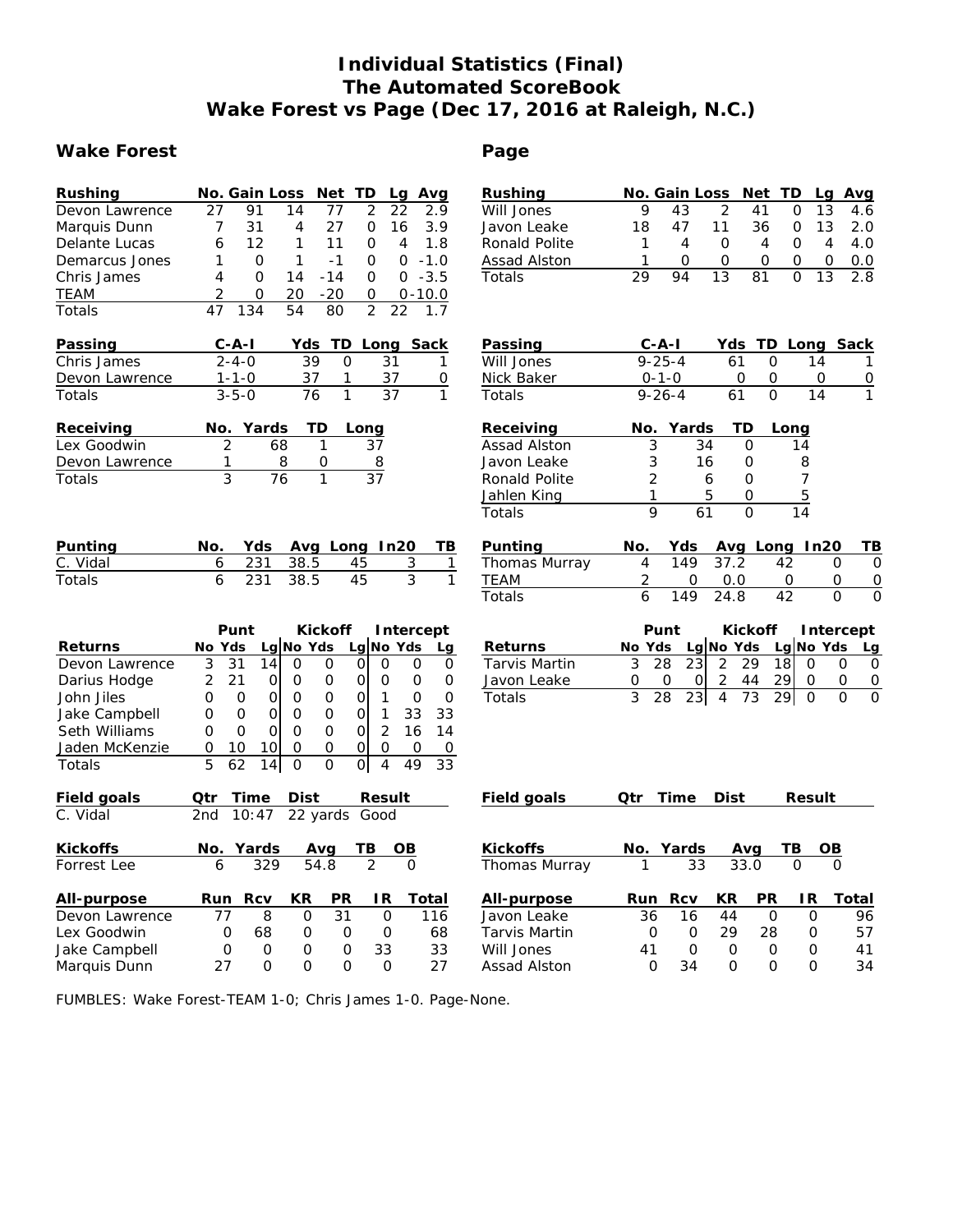## **Defensive Statistics (Final) The Automated ScoreBook Wake Forest vs Page (Dec 17, 2016 at Raleigh, N.C.)**

| # | Wake Forest       | Solo            |                |                      | Ast Total Sacks-Yds | TFL-Yds     |                | FF FR-Yds | Int-Yds BrUp |                | Blks           | QBH |
|---|-------------------|-----------------|----------------|----------------------|---------------------|-------------|----------------|-----------|--------------|----------------|----------------|-----|
|   | 44 Darius Hodge   | 10              | 7              | 17                   |                     | $1.0 - 1$   |                |           |              |                | 2              |     |
|   | 33 Jake Campbell  | 6               | $\overline{2}$ | 8                    |                     | $1.0 - 1$   |                |           | $1 - 33$     |                |                |     |
|   | 54 Xachary Gill   | 4               | 1              | 5                    | $1.0 - 2$           | $2.0 - 4$   |                |           |              |                |                |     |
| 1 | John Jiles        | 4               | $\mathbf{1}$   | 5                    |                     |             |                |           | $1 - 0$      | 1              |                |     |
|   | 43 Mason Gilbert  | $\overline{2}$  | 3              | 5                    |                     | $1.0 - 4$   |                |           |              |                |                |     |
| 7 | Emarri Preddy     | $\overline{4}$  | $\Omega$       | 4                    |                     |             |                |           |              |                |                |     |
| 2 | Javon Terry       | 3               | 1              | 4                    |                     | $1.0 - 2$   |                |           |              | 1              |                |     |
|   | 70 Jeremy Johnson |                 | $\Omega$       | 1                    |                     |             |                |           |              |                |                |     |
|   | 24 C. Loeffler    |                 | $\Omega$       | 1                    |                     |             |                |           |              |                |                |     |
| 9 | Will Jones        | 1               | $\Omega$       | 1                    |                     |             |                |           |              | 1              |                |     |
|   | 71 Jadcus Logan   | 1               | O              | 1                    |                     | $1.0 - 2$   |                |           |              |                |                |     |
|   | 56 Seth Williams  | 0               | 1              | 1                    |                     |             |                |           | $2 - 16$     | 1              |                |     |
|   | 92 Jaden McKenzie | 0               | 0              | $\circ$              |                     |             |                |           |              |                |                |     |
|   | Totals            | $\overline{37}$ | 16             | 53                   | $1.0 - 2$           | $7.0 - 14$  | $\overline{0}$ | $0 - 0$   | $4 - 49$     | $\overline{5}$ | $\overline{2}$ |     |
|   |                   |                 |                |                      |                     |             |                |           |              |                |                |     |
|   |                   |                 |                |                      |                     |             |                |           |              |                |                |     |
| # | Page              | Solo            |                |                      | Ast Total Sacks-Yds | TFL-Yds     | FF.            | FR-Yds    | Int-Yds BrUp |                | Blks           | QBH |
|   | 33 Alex Gray      | 10              | 6              | 16                   |                     | $0.5 - 1$   |                |           |              |                |                |     |
| 3 | Alan Tisdale      | 6               | 5              | 11                   |                     | $2.0 - 4$   |                |           |              |                |                |     |
|   | 30 Tyler Deberry  | 4               | $\overline{4}$ | 8                    |                     | $4.5 - 12$  |                |           |              |                |                |     |
|   | 10 Alex Angus     | 3               | $\overline{4}$ | 7                    |                     |             |                |           |              |                |                |     |
| 4 | Will Hamrick      |                 | 5              | 6                    |                     | $1.0 - 1$   |                |           |              |                |                |     |
|   | 40 Kam Gavin      | 1               | $\overline{4}$ | 5                    | $0.5 - 4$           | $1.0 - 4$   |                |           |              |                |                |     |
|   | 18 Ronald Polite  | $\overline{2}$  | 1              | 3                    |                     |             |                |           |              |                |                |     |
|   | 26 Micah Gafford  | 1               | 2              | 3                    |                     | $0.5 - 2$   |                |           |              |                |                |     |
|   | 20 B.J. Turner    |                 | $\overline{2}$ | 3                    |                     | $1.0 - 3$   |                |           |              |                |                |     |
| 5 | Tarvis Martin     | 1               | $\mathbf{1}$   | $\overline{2}$       |                     |             |                |           |              |                |                |     |
|   | 38 Corry White    | 0               | $\overline{2}$ | $\overline{2}$       | $0.5 - 4$           | $0.5 - 4$   |                |           |              |                |                |     |
|   | 15 Will Jones     |                 | $\Omega$       | 1                    |                     |             |                |           |              |                |                |     |
|   | 68 Nick Mackovic  |                 | $\Omega$       |                      |                     |             |                |           |              |                |                |     |
|   | 56 Armond Davis   | $\overline{33}$ | $\circ$<br>36  | 1<br>$\overline{69}$ | $1.0 - 8$           | $11.0 - 31$ |                | $0-0$     |              |                |                |     |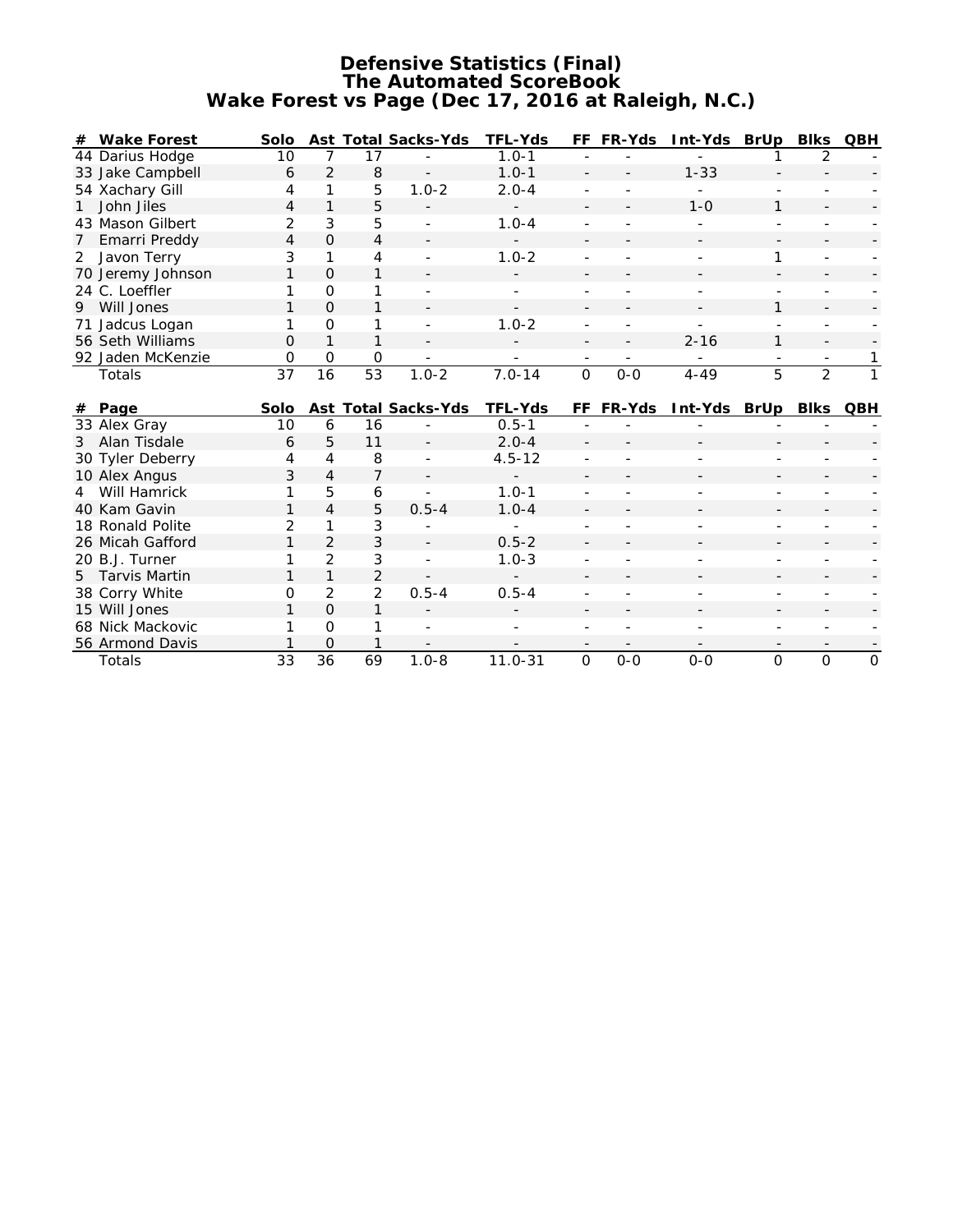# **Participation Report (Final) The Automated ScoreBook Wake Forest vs Page (Dec 17, 2016 at Raleigh, N.C.)**

Wake Forest: 1-John Jiles, 2-Javon Terry, 3-Devon Lawrence, 4-Delante Lucas, 5-D. Homschek, 6-Marquis Dunn, 7-Emarri Preddy, 9-Will Jones, 13-Lex Goodwin, 14-C. Vidal, 18-Chris James, 19-Forrest Lee, 24-C. Loeffler, 33-Jake Campbell, 35-Demarcus Jones, 43-Mason Gilbert, 44-Darius Hodge, 54-Xachary Gill, 56-Seth Williams, 70-Jeremy Johnson, 71-Jadcus Logan, 92-Jaden McKenzie.

Page: 1-Javon Leake, 2-Nick Baker, 3-Alan Tisdale, 4-Will Hamrick, 5-Tarvis Martin, 10-Alex Angus, 12-Assad Alston, 15-Will Jones, 16-Jahlen King, 18-Ronald Polite, 20-B.J. Turner, 26-Micah Gafford, 30-Tyler Deberry, 33-Alex Gray, 36-Thomas Murray, 38-Corry White, 40-Kam Gavin, 56-Armond Davis, 68-Nick Mackovic.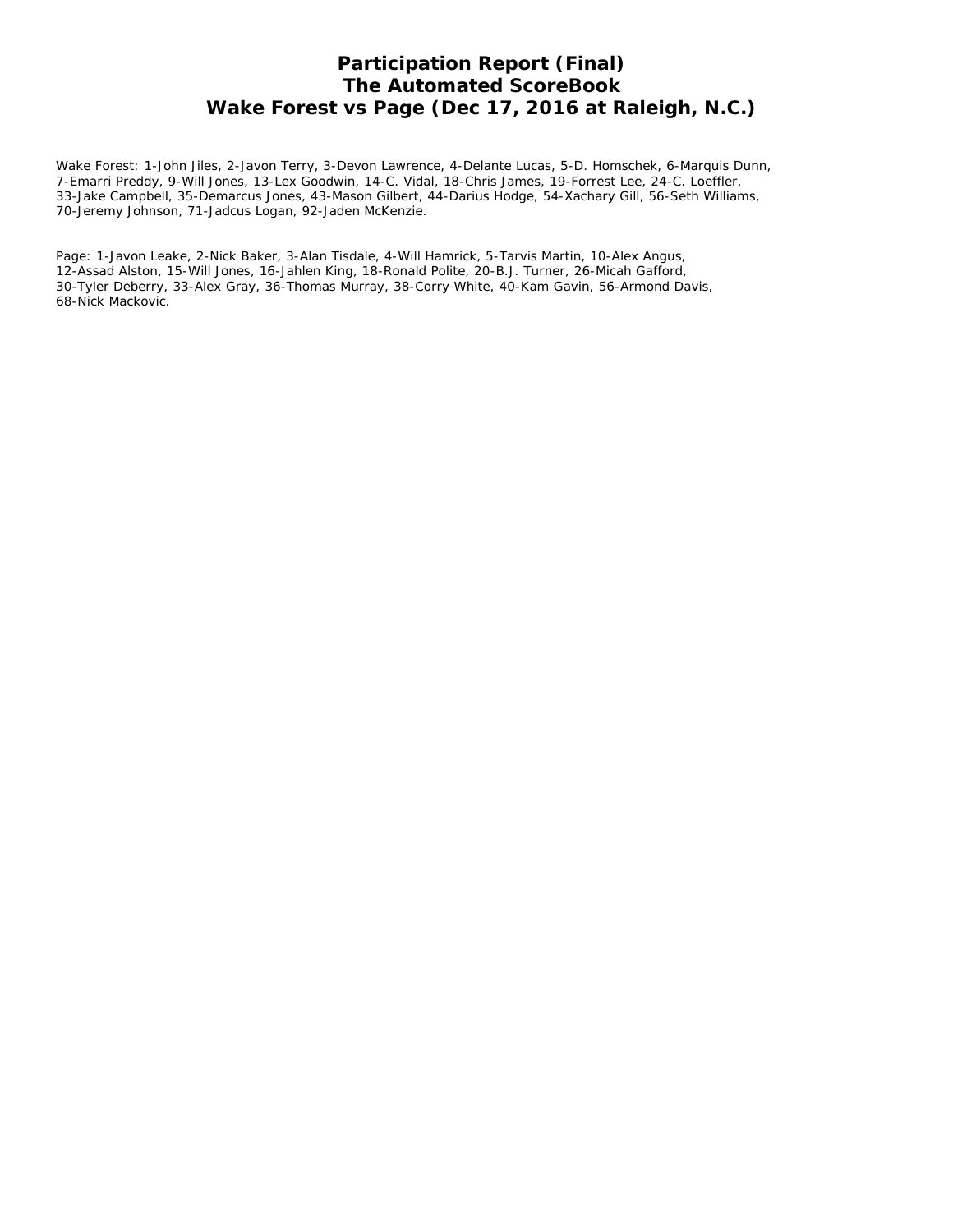# **Drive Chart (By Team) (Final) The Automated ScoreBook Wake Forest vs Page (Dec 17, 2016 at Raleigh, N.C.)**

|             |                 |                 | Drive Started |              |                 |       | Drive Ended | Consumed                              |            |
|-------------|-----------------|-----------------|---------------|--------------|-----------------|-------|-------------|---------------------------------------|------------|
| Team        | Qtr             | ISpot           | Time          | Obtained     | Spot            | Time  | How lost    | Yds<br>ΡI<br>$\overline{\phantom{a}}$ | <b>TOP</b> |
| <b>WFHS</b> | 1st             | W10             | 10:42         | Punt         | W <sub>10</sub> | 10:42 | *TOUCHDOWN  | $\Omega$<br>0<br>$\overline{a}$       | 0:00       |
| <b>WFHS</b> |                 | B42             | 09:13         | Punt         | W <sub>00</sub> | 05:45 | *TOUCHDOWN  | 7 - 58                                | 3:28       |
| <b>WFHS</b> |                 | IB37            | 04:19         | Punt         | W41             | 00:43 | Punt        | 7 - 22                                | 3:36       |
| <b>WFHS</b> |                 | W <sub>10</sub> | 00:13         | Interception | W <sub>05</sub> | 10:47 | *FIELD GOAL | $4 - 5$                               | 1:26       |
| <b>WFHS</b> | 2 <sub>nd</sub> | W <sub>21</sub> | 09:51         | Punt         | W <sub>00</sub> | 08:18 | *TOUCHDOWN  | $4 - 21$                              | 1:33       |
| <b>WFHS</b> |                 | <b>B28</b>      | 05:39         | Punt         | B16             | 03:41 | Punt        | $3 - (12)$                            | 1:58       |
| <b>WFHS</b> |                 | <b>B36</b>      | 02:58         | Interception | B48             | 00:00 | End of half | $5 -$<br>-12                          | 2:58       |
| <b>WFHS</b> | 3rd             | <b>B27</b>      | 11:59         | Kickoff      | <b>B50</b>      | 08:05 | Punt        | $8 - 23$                              | 3:54       |
| <b>WFHS</b> |                 | W39             | 04:21         | Interception | W37             | 02:44 | Punt        | $3 - 2$                               | 1:37       |
| <b>WFHS</b> |                 | W49             | 00:53         | Punt         | W <sub>00</sub> | 10:08 | *TOUCHDOWN  | $6 - 49$                              | 2:45       |
| <b>WFHS</b> | 4th             | W38             | 10:02         | Interception | W45             | 08:04 | Punt        | (7)<br>3<br>$\overline{\phantom{a}}$  | 1:58       |
| <b>WFHS</b> |                 | W46             | 04:37         | <b>Downs</b> | W45             | 02:06 | Punt        | 3<br>-1<br>$\sim$                     | 2:31       |

|                        | 1st     | 2nd        | 3rd     | 4th     | 1st     | 2nd     |          |
|------------------------|---------|------------|---------|---------|---------|---------|----------|
| Wake Forest            | ∩tr     | ∩tr        | ∩tr     | ∩tr     | Half    | Half    | Total    |
| Time of possession     | 07:17   | 07:42      | 06:25   | 06:21   | 14:59   | 12:46   | 27:45    |
| 3rd down conversions   | $3 - 4$ | $1 - 3$    | $1 - 4$ | $1 - 3$ | $4 - 7$ | $2 - 7$ | $6 - 14$ |
| Average field position | W44     | <b>B47</b> | B46     | W42     | W48     | W49     | W49      |
| 4th down conversions   | $O-O$   | $O-O$      | 0-0     | $O-O$   | $O-O$   | 0-0     | $O-O$    |

|            |                 |                 | Drive Started |                |                 |       | <b>Drive Ended</b> | Consumed                             |            |
|------------|-----------------|-----------------|---------------|----------------|-----------------|-------|--------------------|--------------------------------------|------------|
| Team       | Qtr             | Spot            | Time          | Obtained       | Spot            | Time  | How lost           | Yds<br>PI<br>$\sim$                  | <b>TOP</b> |
| <b>PHS</b> | 1st             | W <sub>25</sub> | 12:00         | Kickoff        | W <sub>23</sub> | 10:42 | Punt               | (2)<br>3<br>$\overline{\phantom{a}}$ | 1:18       |
| <b>PHS</b> |                 | W <sub>20</sub> | 10:42         | Kickoff        | W <sub>27</sub> | 09:13 | Punt               | $3 - 7$                              | 1:29       |
| <b>PHS</b> |                 | W31             | 05:39         | Kickoff        | W32             | 04:19 | Punt               | $3 - 1$                              | 1:20       |
| <b>PHS</b> |                 | W31             | 00:43         | Punt           | W40             | 00:13 | Interception       | $2 - 9$                              | 0:30       |
| <b>PHS</b> | 2 <sub>nd</sub> | W <sub>16</sub> | 10:42         | Kickoff        | W <sub>29</sub> | 09:51 | Punt               | 13<br>4 -                            | 0:51       |
| <b>PHS</b> |                 | W <sub>22</sub> | 08:11         | Kickoff        | W47             | 05:39 | Punt               | 7 - 25                               | 2:32       |
| <b>PHS</b> |                 | W49             | 03:41         | Punt           | <b>B44</b>      | 02:58 | Interception       | 4 - 7                                | 0:43       |
| <b>PHS</b> | 3rd             | W <sub>10</sub> | 08:05         | Punt           | W46             | 04:21 | Interception       | $9 - 36$                             | 3:44       |
| <b>PHS</b> |                 | W <sub>01</sub> | 02:44         | Punt           | W19             | 00:53 | Punt               | $6 - 18$                             | 1:51       |
| <b>PHS</b> | 4th             | W <sub>20</sub> | 10:08         | <b>Kickoff</b> | W <sub>20</sub> | 10:02 | Interception       | $-$ 0                                | 0:06       |
| <b>PHS</b> |                 | W <sub>20</sub> | 08:04         | Punt           | W46             | 04:37 | Downs              | $-26$<br>10                          | 3:27       |
| <b>PHS</b> |                 | <b>W08</b>      | 02:06         | Punt           | <b>W09</b>      | 00:00 | End of half        | 3 - 1                                | 2:06       |

|                        | 1st     | 2nd     | 3rd     | 4th             | 1st     | 2nd           |                 |
|------------------------|---------|---------|---------|-----------------|---------|---------------|-----------------|
| Page                   | ∩tr     | ∩tr     | ∩tr     | ∩tr             | Half    | Half          | Total           |
| Time of possession     | 04:43   | 04:18   | 05:35   | 05:39           | 09:01   | $11 \cdot 14$ | 20:15           |
| 3rd down conversions   | $0 - 3$ | 1 - 4   | $1 - 3$ | $2 - 4$         | $1 - 7$ | $3 - 7$       | $4 - 14$        |
| Average field position | W26     | W29     | WO5     | W <sub>16</sub> | W27     | W11           | W <sub>21</sub> |
| 4th down conversions   | 0-0     | $0 - 1$ | റ-റ     | $\Omega - 1$    | $0 - 1$ | $\bigcap -1$  | 0-2             |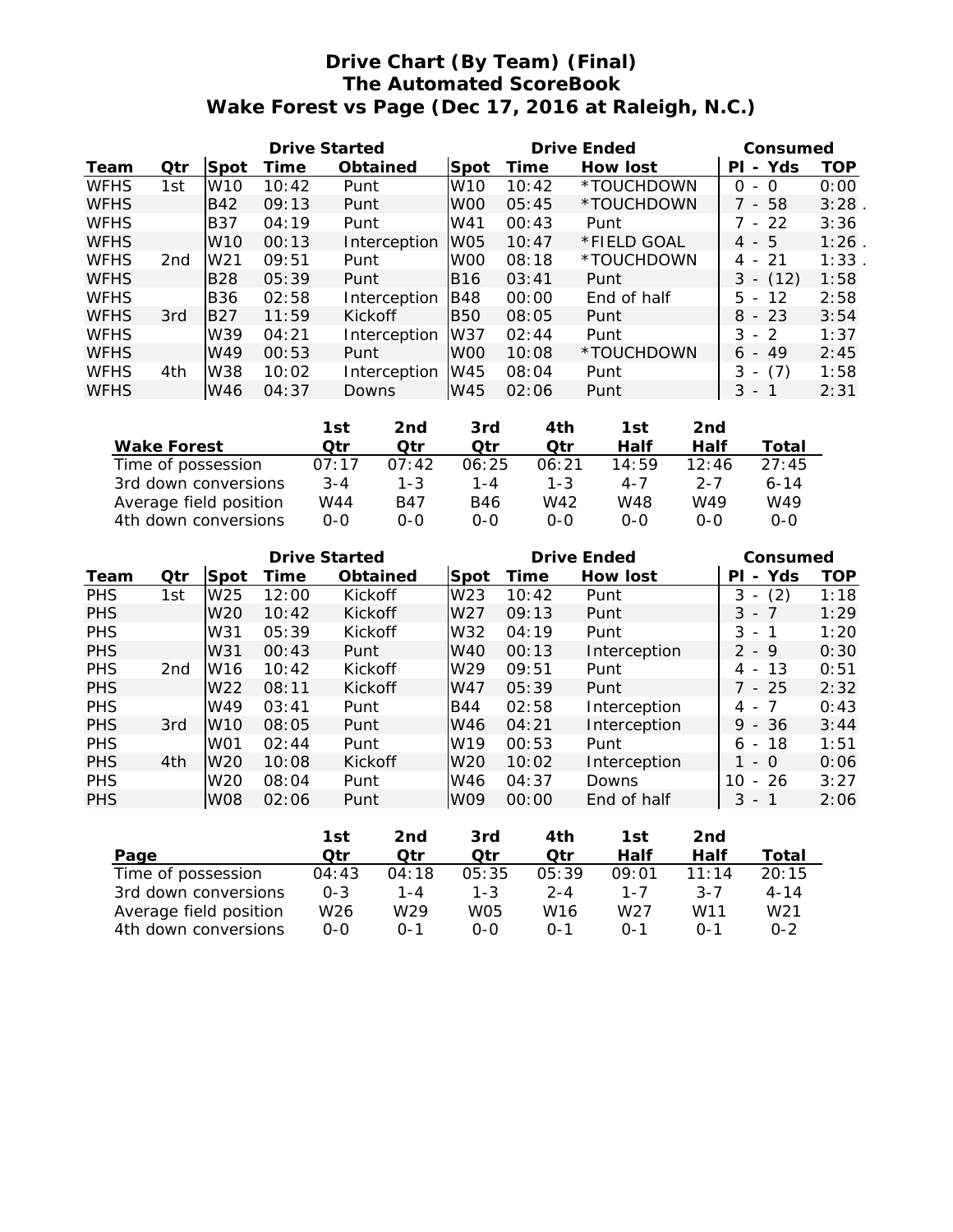# **Drive Chart (By Quarter) (Final) The Automated ScoreBook Wake Forest vs Page (Dec 17, 2016 at Raleigh, N.C.)**

|             |     |                 | <b>Drive Started</b> |              |                 |       | Drive Ended  | Consumed                                           |            |
|-------------|-----|-----------------|----------------------|--------------|-----------------|-------|--------------|----------------------------------------------------|------------|
| Team        | Qtr | Spot            | Time                 | Obtained     | Spot            | Time  | How lost     | PI - Yds                                           | <b>TOP</b> |
| <b>PHS</b>  | 1st | W25             | 12:00                | Kickoff      | W23             | 10:42 | Punt         | (2)<br>$3 -$                                       | 1:18       |
| <b>WFHS</b> |     | W <sub>10</sub> | 10:42                | Punt         | W <sub>10</sub> | 10:42 | *TOUCHDOWN   | $\overline{0}$<br>$\overline{O}$<br>$\blacksquare$ | 0:00       |
| <b>PHS</b>  |     | W20             | 10:42                | Kickoff      | W27             | 09:13 | Punt         | 3<br>7<br>$\sim$                                   | 1:29       |
| <b>WFHS</b> |     | <b>B42</b>      | 09:13                | Punt         | W <sub>00</sub> | 05:45 | *TOUCHDOWN   | $7 - 58$                                           | 3:28       |
| <b>PHS</b>  |     | W31             | 05:39                | Kickoff      | W32             | 04:19 | Punt         | 3<br>1<br>$\overline{\phantom{a}}$                 | 1:20       |
| <b>WFHS</b> |     | <b>B37</b>      | 04:19                | Punt         | W41             | 00:43 | Punt         | $7 - 22$                                           | 3:36       |
| <b>PHS</b>  |     | W31             | 00:43                | Punt         | W40             | 00:13 | Interception | 9<br>$\overline{2}$<br>$\overline{\phantom{a}}$    | 0:30       |
| <b>WFHS</b> |     | W10             | 00:13                | Interception | <b>W05</b>      | 10:47 | *FIELD GOAL  | $4 - 5$                                            | 1:26       |
| <b>PHS</b>  | 2nd | W16             | 10:42                | Kickoff      | W29             | 09:51 | Punt         | 13<br>4<br>$\overline{\phantom{a}}$                | 0:51       |
| <b>WFHS</b> |     | W21             | 09:51                | Punt         | W <sub>00</sub> | 08:18 | *TOUCHDOWN   | 21<br>$4 -$                                        | 1:33       |
| <b>PHS</b>  |     | W22             | 08:11                | Kickoff      | W47             | 05:39 | Punt         | $7 -$<br>25                                        | 2:32       |
| <b>WFHS</b> |     | <b>B28</b>      | 05:39                | Punt         | <b>B16</b>      | 03:41 | Punt         | $3 - (12)$                                         | 1:58       |
| <b>PHS</b>  |     | W49             | 03:41                | Punt         | B44             | 02:58 | Interception | 7<br>4<br>$\overline{\phantom{a}}$                 | 0:43       |
| <b>WFHS</b> |     | <b>B36</b>      | 02:58                | Interception | <b>B48</b>      | 00:00 | End of half  | 5<br>12<br>$\overline{\phantom{a}}$                | 2:58       |
| <b>WFHS</b> | 3rd | <b>B27</b>      | 11:59                | Kickoff      | <b>B50</b>      | 08:05 | Punt         | 8<br>23<br>$\overline{\phantom{a}}$                | 3:54       |
| <b>PHS</b>  |     | W <sub>10</sub> | 08:05                | Punt         | W46             | 04:21 | Interception | 36<br>9<br>$\overline{\phantom{a}}$                | 3:44       |
| <b>WFHS</b> |     | W39             | 04:21                | Interception | W37             | 02:44 | Punt         | 3<br>2<br>$\overline{\phantom{a}}$                 | 1:37       |
| <b>PHS</b>  |     | W01             | 02:44                | Punt         | W19             | 00:53 | Punt         | 18<br>$6 -$                                        | 1:51       |
| <b>WFHS</b> |     | W49             | 00:53                | Punt         | W <sub>00</sub> | 10:08 | *TOUCHDOWN   | 49<br>6<br>$\overline{\phantom{a}}$                | 2:45       |
| <b>PHS</b>  | 4th | W20             | 10:08                | Kickoff      | W20             | 10:02 | Interception | 1<br>$\overline{0}$<br>$\sim$                      | 0:06       |
| <b>WFHS</b> |     | W38             | 10:02                | Interception | W45             | 08:04 | Punt         | 3<br>(7)<br>$\overline{\phantom{a}}$               | 1:58       |
| <b>PHS</b>  |     | W <sub>20</sub> | 08:04                | Punt         | W46             | 04:37 | Downs        | 26<br>10 <sup>°</sup><br>$\overline{\phantom{a}}$  | 3:27       |
| <b>WFHS</b> |     | W46             | 04:37                | Downs        | W45             | 02:06 | Punt         | 3<br>$\mathbf{1}$<br>$\overline{\phantom{a}}$      | 2:31       |
| <b>PHS</b>  |     | <b>W08</b>      | 02:06                | Punt         | W09             | 00:00 | End of half  | 3<br>$-1$                                          | 2:06       |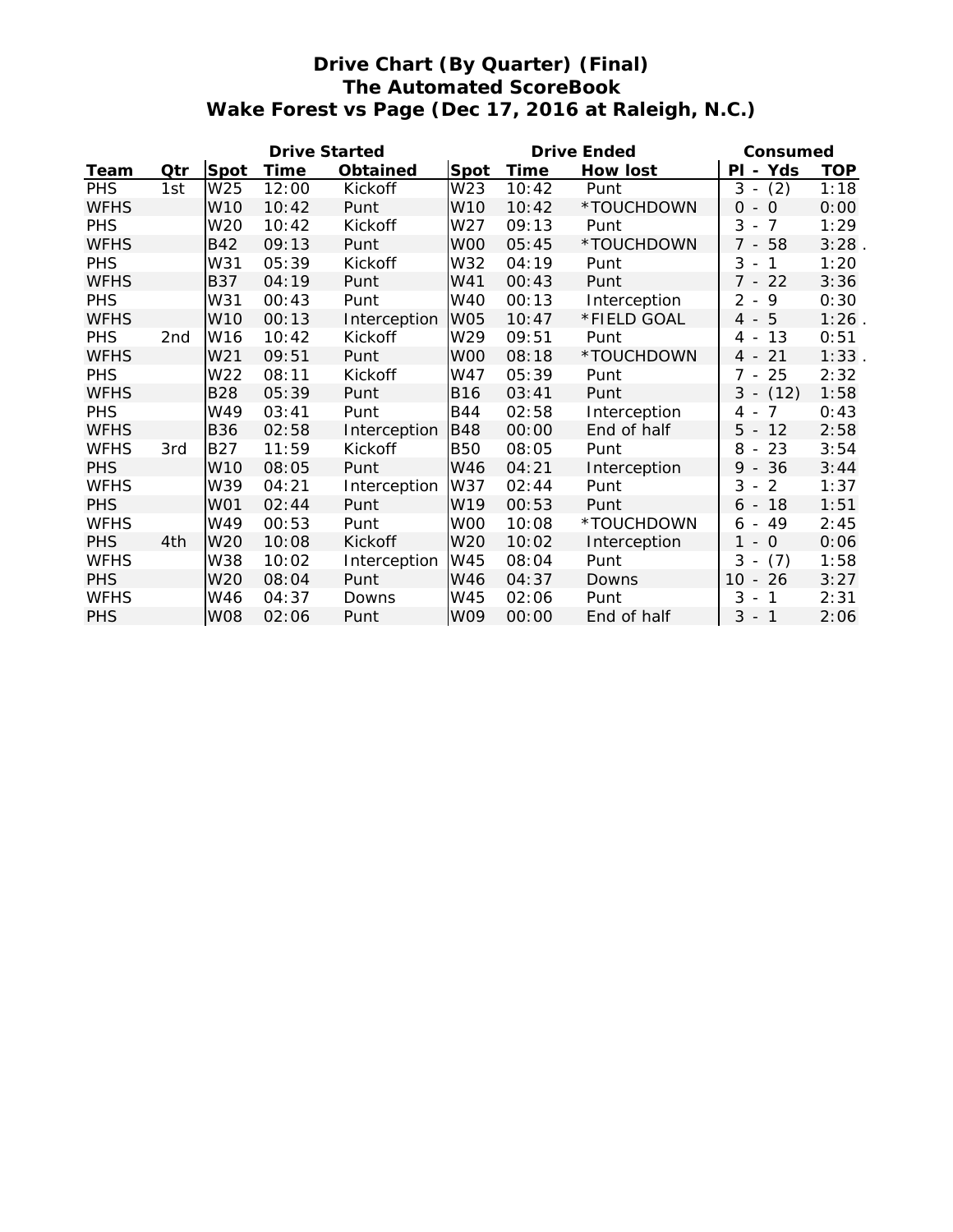**Play-by-Play Summary (1st quarter) Wake Forest vs Page (Dec 17, 2016 at Raleigh, N.C.)**

|                    |                                           | Wake Forest captains: (10) Carrigan, G. (44) Hodge, D. (54) Gill, X.                                                                                           |                |
|--------------------|-------------------------------------------|----------------------------------------------------------------------------------------------------------------------------------------------------------------|----------------|
|                    | (33) Campbell, J.                         | Greensboro Page captains: (1)Leake, J. (26) Gafford, M.                                                                                                        |                |
|                    | (68) Mackovic, N. (15) Jones, W.          |                                                                                                                                                                |                |
|                    |                                           | Wake Forest wins toss and elects to defer. They will kick off and                                                                                              |                |
|                    |                                           | defend the north goal. Greensboro Page will receive and defend the                                                                                             |                |
| south goal.        |                                           |                                                                                                                                                                |                |
|                    | 1-10 Wfhs 40                              | WFHS ball on WFHS40.                                                                                                                                           |                |
|                    | 1-10 Wfhs 40                              | PENALTY WFHS offside 5 yards to the WFHS35.                                                                                                                    |                |
|                    |                                           | Forrest Lee kickoff 55 yards to the PHS10, Javon Leake return 15 yards to the PHS25 (C.                                                                        |                |
|                    |                                           | Loeffler).                                                                                                                                                     |                |
|                    | 1-10 PHS 25<br>2-10 PHS 25                | Javon Leake rush for no gain to the PHS25 (Darius Hodge).<br>Javon Leake rush for loss of 2 yards to the PHS23 (Jadcus Logan).                                 |                |
|                    | 3-12 PHS 23                               | Will Jones pass incomplete to Naseem Alston (John Jiles).                                                                                                      |                |
|                    | 4-12 PHS 23                               | QB hurry by Jaden McKenzie.                                                                                                                                    |                |
|                    | 4-12 PHS 23                               | Thomas Murray punt BLOCKED, recovered by WFHS Jaden McKenzie at PHS10 (blocked by Darius                                                                       |                |
|                    |                                           | Hodge), Jaden McKenzie for 10 yards to the PHS0, TOUCHDOWN, clock 10:42.                                                                                       |                |
|                    |                                           | 3 plays, minus 2 yards, 1:18                                                                                                                                   |                |
| 1-G                | <b>PHS 03</b>                             | C. Vidal kick attempt good.                                                                                                                                    |                |
|                    |                                           | Wake Forest 7, Page 0                                                                                                                                          |                |
|                    |                                           | Forrest Lee kickoff 60 yards to the PHS0, touchback.                                                                                                           |                |
|                    | PAGE drive start at 10:42.<br>1-10 PHS 20 | Javon Leake rush for 1 yard to the PHS21 (Xachary Gill).                                                                                                       |                |
|                    | 2-9 PHS 21                                | Javon Leake rush for 7 yards to the PHS28 (Emarri Preddy).                                                                                                     |                |
|                    | $3 - 2$<br><b>PHS 28</b>                  | Javon Leake rush for loss of 1 yard to the PHS27 (Jake Campbell).                                                                                              |                |
|                    | <b>PHS 27</b><br>4-3                      | Thomas Murray punt 42 yards to the WFHS31, Devon Lawrence return 11 yards to the WFHS42                                                                        |                |
|                    |                                           | (Alex Gray).                                                                                                                                                   |                |
|                    |                                           | 3 plays, 7 yards, 1:29                                                                                                                                         |                |
|                    |                                           | WAKE FOREST drive start at 09:13.                                                                                                                              |                |
|                    | 1-10 Wfhs 42                              | Devon Lawrence rush for 5 yards to the WFHS47 (Kam Gavin).                                                                                                     |                |
| $2 - 5$            | Wfhs 47                                   | Demarcus Jones rush for loss of 1 yard to the WFHS46 (Will Hamrick).                                                                                           |                |
|                    | 3-6 Wfhs 46                               | PENALTY PHS offside (Alex Gray) 5 yards to the PHS49.                                                                                                          |                |
| $3 - 1$<br>$3 - 6$ | <b>PHS 49</b><br>Wfhs 46                  | PENALTY WFHS false start (James Frye) 5 yards to the WFHS46.<br>Chris James pass complete to Lex Goodwin for 31 yards to the PHS23, 1ST DOWN WFHS (Alan        | P1             |
|                    |                                           | Tisdale).                                                                                                                                                      |                |
|                    | 1-10 PHS 23                               | Devon Lawrence rush for 22 yards to the PHS1, 1ST DOWN WFHS (Tarvis Martin).                                                                                   | R <sub>2</sub> |
|                    | 1-G PHS 01                                | Timeout Page, clock 07:04.                                                                                                                                     |                |
|                    | 1-G PHS 01                                | Devon Lawrence rush for no gain to the PHS1 (Kam Gavin; Tyler Deberry).                                                                                        |                |
| $2 - G$            | <b>PHS 01</b>                             | Devon Lawrence rush for loss of 4 yards to the PHS5 (Micah Gafford; Alan Tisdale).                                                                             |                |
|                    | 3-G PHS 05                                | PENALTY PHS pass interference (T. Cousar) 3 yards to the PHS2.                                                                                                 |                |
|                    | 3-G PHS 02                                | Devon Lawrence rush for 2 yards to the PHSO, TOUCHDOWN, clock 05:45.                                                                                           |                |
| 1-G                | <b>PHS 03</b>                             | C. Vidal kick attempt failed.                                                                                                                                  |                |
|                    |                                           | Wake Forest 13, Page 0<br>7 plays, 58 yards, 3:34                                                                                                              |                |
|                    |                                           | Forrest Lee kickoff 58 yards to the PHS2, Javon Leake return 29 yards to the PHS31 (Javon                                                                      |                |
|                    |                                           | Terry).                                                                                                                                                        |                |
|                    | PAGE drive start at 05:39.                |                                                                                                                                                                |                |
|                    | 1-10 PHS 31                               | Will Jones pass incomplete to Javon Leake.                                                                                                                     |                |
|                    | 2-10 PHS 31                               | Javon Leake rush for 1 yard to the PHS32 (Emarri Preddy).                                                                                                      |                |
|                    | $3 - 9$<br><b>PHS 32</b>                  | Will Jones pass complete to Javon Leake for no gain to the PHS32 (Jeremy Johnson).                                                                             |                |
|                    | 4-9<br><b>PHS 32</b>                      | Thomas Murray punt 32 yards to the WFHS36, downed.                                                                                                             |                |
|                    |                                           | 3 plays, 1 yard, 1:20                                                                                                                                          |                |
|                    | 1-10 Wfhs 36                              | WAKE FOREST drive start at 04:19.<br>WFHS ball on WFHS37.                                                                                                      |                |
|                    | 1-10 Wfhs 37                              | Delante Lucas rush for 1 yard to the WFHS38 (Ronald Polite; Alex Gray).                                                                                        |                |
| 2-9                | Wfhs 38                                   | PENALTY PHS encroachment (Kam Gavin) 5 yards to the WFHS43.                                                                                                    |                |
| 2-4                | Wfhs 43                                   | Chris James rush for loss of 2 yards to the WFHS41 (Alex Gray; Alan Tisdale).                                                                                  |                |
| $3-6$              | Wfhs 41                                   | Chris James pass complete to Devon Lawrence for 8 yards to the WFHS49, 1ST DOWN WFHS                                                                           | P <sub>3</sub> |
|                    |                                           | (Ronald Polite).                                                                                                                                               |                |
|                    | 1-10 Wfhs 49                              | Devon Lawrence rush for 1 yard to the 50 yardline (Ronald Polite), PENALTY PHS personal                                                                        | X4             |
|                    |                                           | foul (Ronald Polite) 15 yards to the PHS35, 1ST DOWN WFHS.                                                                                                     |                |
|                    | 1-10 PHS 35                               | 1st and 10.                                                                                                                                                    |                |
|                    | 1-10 PHS 35                               | Delante Lucas rush for 2 yards to the PHS33 (Corry White; B.J. Turner).                                                                                        |                |
| 2-8<br>3-4         | <b>PHS 33</b><br><b>PHS 29</b>            | Marquis Dunn rush for 4 yards to the PHS29 (Will Hamrick; Alex Gray).<br>TEAM rush for loss of 12 yards to the PHS41, fumble by TEAM recovered by WFHS Marquis |                |
|                    |                                           | Dunn at PHS41.                                                                                                                                                 |                |
|                    | 4-16 PHS 41                               | C. Vidal punt 33 yards to the PHS8, Tarvis Martin return 23 yards to the PHS31 (Darius                                                                         |                |
|                    |                                           | Hodge).                                                                                                                                                        |                |
|                    |                                           | 7 plays, 22 yards, 3:36                                                                                                                                        |                |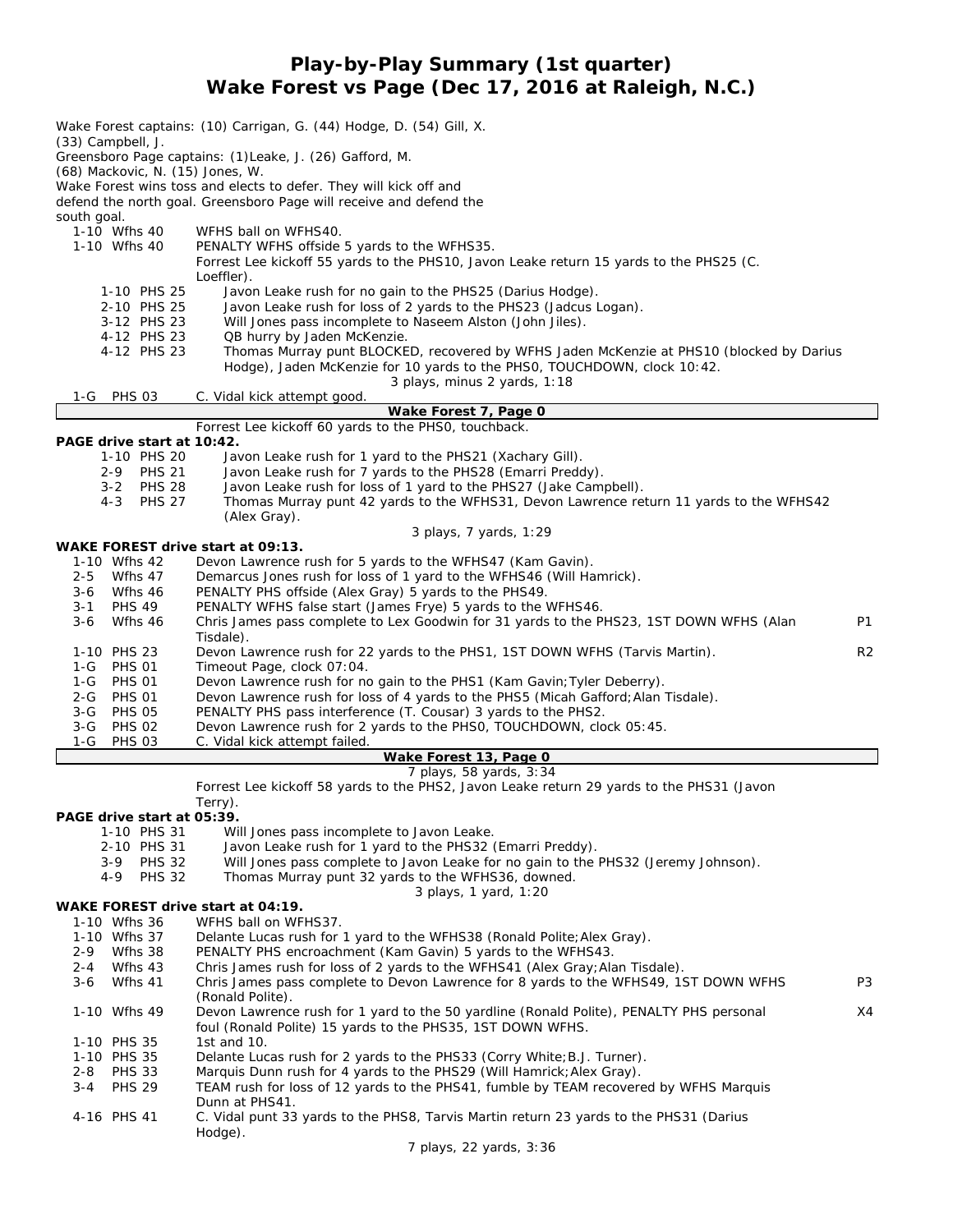## *Play-by-Play Summary (1st quarter) Wake Forest vs Page (Dec 17, 2016 at Raleigh, N.C.)*

**PAGE drive start at 00:43.**

1-10 PHS 31 Javon Leake rush for 9 yards to the PHS40 (Darius Hodge; John Jiles).<br>2-1 PHS 40 Will Jones pass intercepted by Jake Campbell at the PHS43, Jake Cam Will Jones pass intercepted by Jake Campbell at the PHS43, Jake Campbell return 33 yards

to the PHS10 (Will Jones). *2 plays, 9 yards, 0:30*

WAKE FOREST drive start at 00:13.<br>1-G PHS 10 Marquis Dunn rus 1-G PHS 10 Marquis Dunn rush for 3 yards to the PHS7 (Alex Gray;B.J. Turner). **END OF 1st QUARTER: Wake Forest 13, Page 0**

|                 |       | Time             |    | 1st Downs |          |         | Conversions |           |                  |           |
|-----------------|-------|------------------|----|-----------|----------|---------|-------------|-----------|------------------|-----------|
| Quarter Summary | Score | Poss             | R. | P         |          | 3rd     | 4th         | Rushina   | Passing          | Penalties |
| Wake Forest     |       | $13 \quad 07:10$ |    | 1 2 1     | 4        | $3 - 4$ | റ-റ         | $13 - 21$ | $2 - 2 - 0 - 39$ | $2 - 10$  |
| Page            |       | 0.04:37          |    |           | $\Omega$ | $0 - 3$ | 0-0         | 7-15      | $1 - 4 - 1 - 0$  | $4 - 28$  |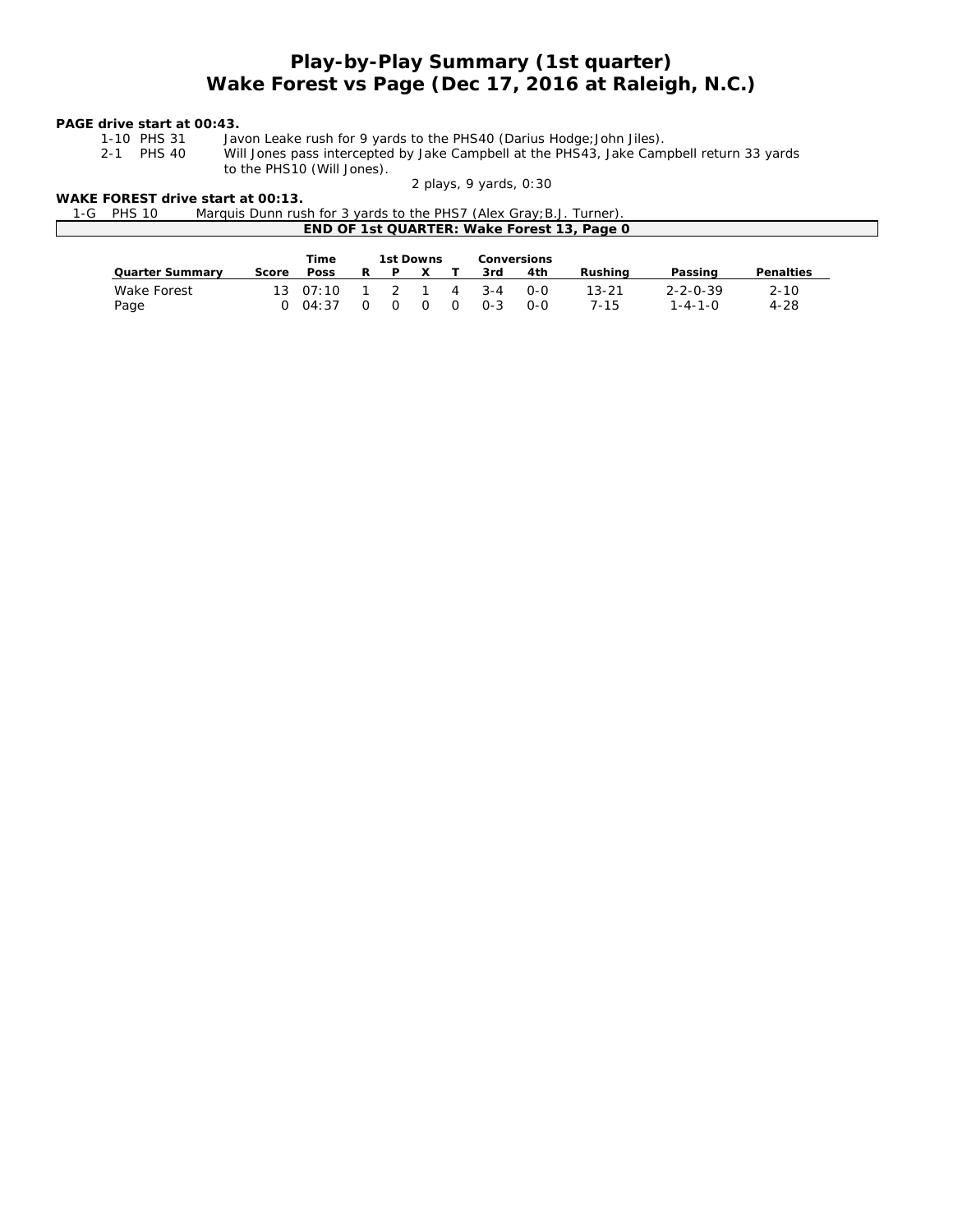## **Quickie Statistics (1st quarter only) Wake Forest vs Page (Dec 17, 2016 at Raleigh, N.C.)**

|                              |                                                                                     | <b>WFHS</b>                   | <b>PHS</b>                                                   |           |
|------------------------------|-------------------------------------------------------------------------------------|-------------------------------|--------------------------------------------------------------|-----------|
|                              | Score                                                                               | 13                            | 0                                                            |           |
|                              | <b>FIRST DOWNS</b>                                                                  | $\overline{4}$                | $\mathsf O$                                                  |           |
|                              | RUSHES-YARDS (NET)                                                                  | $13 - 21$                     | $7 - 15$                                                     |           |
|                              | PASSING YDS (NET)                                                                   | 39                            | $\mathbf{O}$                                                 |           |
|                              | Passes Att-Comp-Int                                                                 | $2 - 2 - 0$                   | $4 - 1 - 1$                                                  |           |
|                              | TOTAL OFFENSE PLAYS-YARDS                                                           | $15 - 60$                     | $11 - 15$                                                    |           |
|                              | Fumble Returns-Yards                                                                | $0 - 0$                       | $O-O$                                                        |           |
|                              | Punt Returns-Yards                                                                  | $2 - 34$                      | $1 - 23$                                                     |           |
|                              | Kickoff Returns-Yards                                                               | $O-O$                         | $2 - 44$                                                     |           |
|                              | Interception Returns-Yards                                                          | $1 - 33$                      | $0-0$                                                        |           |
|                              | Punts (Number-Avg)                                                                  | $1 - 33.0$                    | $3 - 24.7$                                                   |           |
|                              | Fumbles-Lost                                                                        | $1 - 0$                       | $O-O$                                                        |           |
|                              | Penalties-Yards                                                                     | $2 - 10$                      | $4 - 28$                                                     |           |
|                              | Possession Time                                                                     | 07:10                         | 04:37                                                        |           |
|                              | Third-Down Conversions                                                              | 3 of 4                        | $0$ of $3$                                                   |           |
|                              | Fourth-Down Conversions                                                             | $0$ of $0$                    | $0$ of $0$                                                   |           |
|                              |                                                                                     |                               |                                                              |           |
| Wake Forest                  |                                                                                     | Page                          |                                                              |           |
| Rushing                      | No. Gain Loss Net TD                                                                | Rushing                       | No. Gain Loss Net TD                                         |           |
| Devon Lawrence               | Lg Avg<br>$\overline{22}$<br>30<br>$\overline{4}$<br>26<br>6<br>4.3<br>$\mathbf{1}$ | Javon Leake                   | 3<br>$\overline{7}$<br>$\overline{18}$<br>15<br>0            |           |
| Marquis Dunn                 | 2<br>$\overline{7}$<br>$\overline{7}$<br>$\overline{4}$<br>3.5<br>0<br>0            |                               |                                                              |           |
| Delante Lucas                | 2<br>3<br>0<br>$\mathfrak{Z}$<br>$\overline{2}$<br>1.5<br>0                         |                               |                                                              |           |
| Demarcus Jones               | $\Omega$<br>1<br>$-1$<br>$\Omega$<br>$\Omega$<br>$-1.0$<br>1                        |                               |                                                              |           |
|                              |                                                                                     |                               |                                                              |           |
| Passing                      | Yds TD<br><u>C-A-I</u><br><u>Long Sack</u>                                          | Passing                       | <u>Yds TD Long Sack</u>                                      |           |
| Chris James                  | $2 - 2 - 0$<br>39<br>$\Omega$<br>31<br>0                                            | Will Jones                    | $C-A-I$<br>1-4-1<br>$\Omega$<br>$\Omega$<br>$\Omega$         |           |
|                              |                                                                                     |                               |                                                              |           |
| Receiving                    | <b>TD</b><br>No. Yards<br>Long                                                      | Receiving                     | $\frac{\text{No. Yards} - \text{TD}}{1 - \text{O}}$<br>Long  |           |
| Lex Goodwin                  | 31<br>$\overline{O}$<br>31<br>1                                                     | Javon Leake                   |                                                              |           |
| Devon Lawrence               | 8<br>8<br>1<br>0                                                                    |                               |                                                              |           |
|                              |                                                                                     |                               |                                                              |           |
| Punting                      | Avg Long In20<br>No.<br>TВ<br>Yds                                                   | Punting                       | No.<br>Yds<br>Avg Long In20                                  | <u>TB</u> |
| $\overline{C}$ . Vidal       | 33<br>33.0<br>33<br>$\Omega$<br>1<br>0                                              | Thomas Murray                 | $\overline{2}$<br>74<br>37.0<br>42<br>0                      | 0         |
|                              |                                                                                     | <b>TEAM</b>                   | 1<br>$\mathbf{O}$<br>0.0<br>$\overline{O}$<br>$\overline{O}$ | $\circ$   |
|                              |                                                                                     |                               |                                                              |           |
| Punt Returns<br>Darius Hodge | No. Yards<br>TD<br>Long<br>13<br>$\Omega$<br>0                                      | Punt Returns<br>Tarvis Martin | <u>No. Yards</u><br>1 23<br>I D<br><u>Long</u><br>23         |           |
| Devon Lawrence               | 11<br>$\mathbf{O}$<br>11<br>1                                                       |                               |                                                              |           |
|                              |                                                                                     |                               |                                                              |           |
| <b>Kick Returns</b>          | No. Yards<br>TD.<br>Long                                                            | <b>Kick Returns</b>           | No. Yards<br>TD<br>Long                                      |           |
|                              |                                                                                     | Javon Leake                   | $\overline{2}$<br>44<br>$\Omega$<br>29                       |           |
|                              |                                                                                     |                               |                                                              |           |
| Tackles                      | UA-A<br>Total<br>Sacks<br>TFL                                                       | Tackles                       | UA-A<br>Total<br>Sacks<br>TFL                                |           |
| Darius Hodge                 | $2 - 1$<br>3<br>0.0<br>0.0                                                          | Alex Gray                     | $1 - 4$<br>5<br>0.5<br>0.0                                   |           |
| Emarri Preddy                | $2 - 0$<br>$\overline{2}$<br>0.0<br>0.0                                             | Ronald Polite                 | $2 - 1$<br>$\ensuremath{\mathsf{3}}$<br>0.0<br>0.0           |           |
| Jadcus Logan                 | $1-0$<br>1<br>0.0<br>1.0                                                            | Alan Tisdale                  | $1 - 2$<br>3<br>0.0<br>1.0                                   |           |
| Javon Terry                  | $1 - 0$<br>1<br>0.0<br>0.0                                                          | Kam Gavin                     | $\overline{2}$<br>$1 - 1$<br>0.0<br>0.0                      |           |
|                              |                                                                                     |                               |                                                              |           |
| Time<br>Qtr                  | Scoring Play                                                                        |                               | $V-H$                                                        |           |

|  | 1st 10:42 WFHS - Jaden McKenzie 10 yd blocked punt return (C. Vidal kick) | $7 - 0$  |
|--|---------------------------------------------------------------------------|----------|
|  | 05:45 WFHS - Devon Lawrence 2 yd run (C. Vidal kick failed), 7-58 3:34    | $13 - 0$ |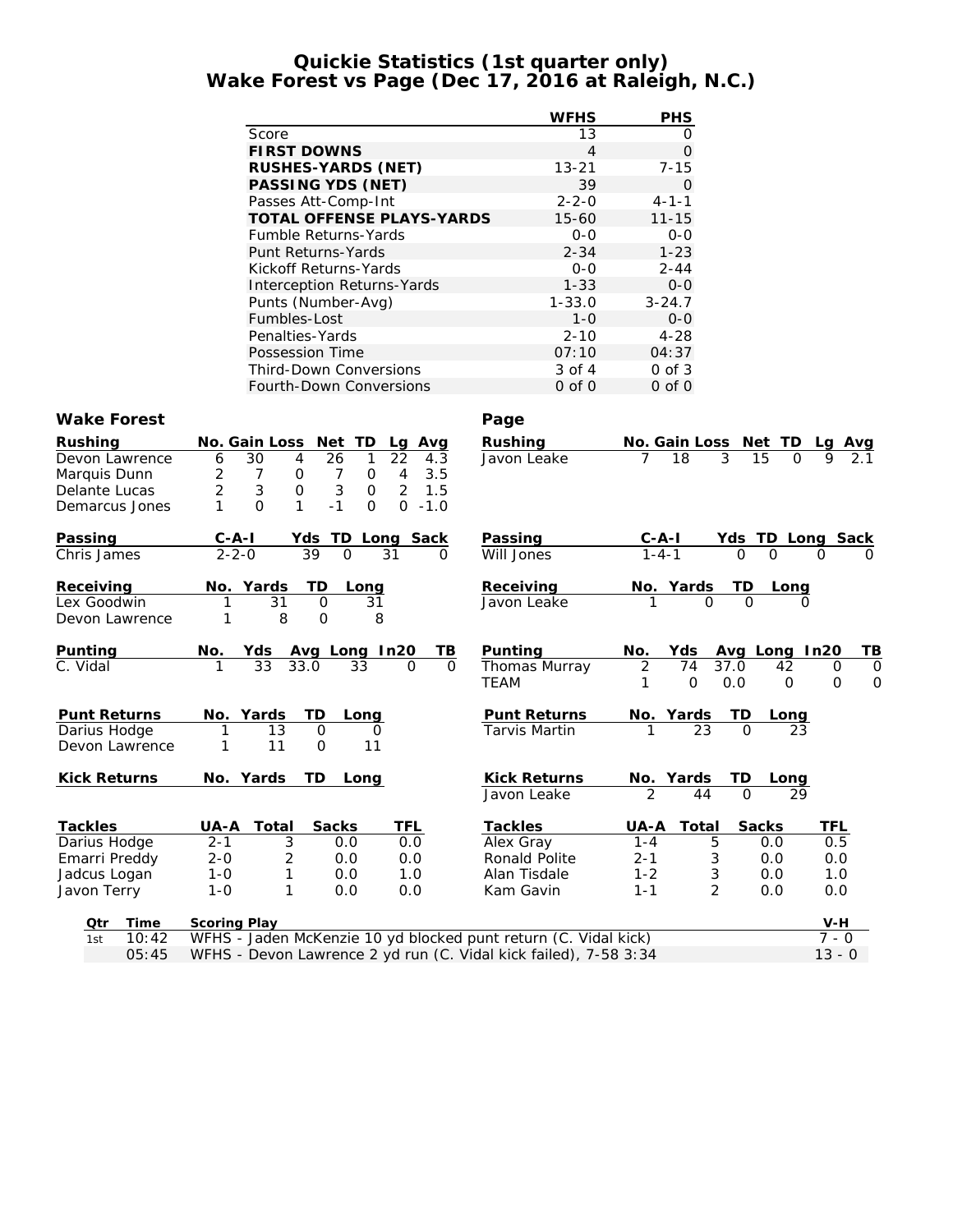## **Play-by-Play Summary (2nd quarter) Wake Forest vs Page (Dec 17, 2016 at Raleigh, N.C.)**

| <b>PHS 07</b><br>2-G<br>2-G PHS 07<br>3-G PHS 04<br>$4-G$<br><b>PHS 05</b> | Start of 2nd quarter, clock 15:00.<br>Devon Lawrence rush for 3 yards to the PHS4 (Alex Gray).<br>Delante Lucas rush for loss of 1 yard to the PHS5 (Tyler Deberry).<br>C. Vidal field goal attempt from 22 GOOD, clock 10:47. |                |
|----------------------------------------------------------------------------|--------------------------------------------------------------------------------------------------------------------------------------------------------------------------------------------------------------------------------|----------------|
|                                                                            | Wake Forest 16, Page 0                                                                                                                                                                                                         |                |
|                                                                            | 4 plays, 5 yards, 1:31<br>Forrest Lee kickoff 55 yards to the PHS5, Tarvis Martin return 11 yards to the PHS16<br>(John Jiles).                                                                                                |                |
| PAGE drive start at 10:42.<br>1-10 PHS 16<br>1-10 PHS 29                   | Javon Leake rush for 13 yards to the PHS29, 1ST DOWN PHS (Darius Hodge).<br>Javon Leake rush for no gain to the PHS29 (Darius Hodge; Mason Gilbert).                                                                           | R1             |
| 2-10 PHS 29<br>3-10 PHS 29<br>4-10 PHS 29                                  | Will Jones pass incomplete to Jahlen King (Darius Hodge).<br>Will Jones pass incomplete to Jahlen King.<br>Thomas Murray punt BLOCKED, recovered by PHS Tarvis Martin at PHS21 (blocked by Darius<br>Hodge).                   |                |
|                                                                            | 4 plays, 13 yards, 0:51                                                                                                                                                                                                        |                |
| 1-10 PHS 21                                                                | WAKE FOREST drive start at 09:51.                                                                                                                                                                                              |                |
| 2-6 PHS 17                                                                 | Devon Lawrence rush for 4 yards to the PHS17 (Alex Gray).<br>Devon Lawrence rush for 13 yards to the PHS4, 1ST DOWN WFHS (Alex Angus; Will Hamrick)<br>(Alan Tisdale).                                                         | R <sub>5</sub> |
| 1-G PHS 04<br>2-G PHS 03<br>1-G PHS 03                                     | Devon Lawrence rush for 1 yard to the PHS3 (Micah Gafford).<br>Devon Lawrence rush for 3 yards to the PHSO, TOUCHDOWN, clock 08:18.<br>C. Vidal kick attempt good.                                                             |                |
|                                                                            | Wake Forest 23, Page 0                                                                                                                                                                                                         |                |
|                                                                            | 4 plays, 21 yards, 1:40<br>Forrest Lee kickoff 56 yards to the PHS4, Tarvis Martin return 18 yards to the PHS22                                                                                                                |                |
|                                                                            | (Jake Campbell).                                                                                                                                                                                                               |                |
| PAGE drive start at 08:11.<br>1-10 PHS 22                                  | Will Jones pass complete to Assad Alston for 14 yards to the PHS36, 1ST DOWN PHS (Darius                                                                                                                                       | P <sub>2</sub> |
| 1-10 PHS 36                                                                | Hodge; Jake Campbell).<br>Javon Leake rush for 1 yard to the PHS37 (Jake Campbell).                                                                                                                                            |                |
| 2-9 PHS 37<br>3-9 PHS 37                                                   | Will Jones pass incomplete to Ronald Polite.<br>Will Jones pass complete to Assad Alston for 11 yards to the PHS48, 1ST DOWN PHS (Javon                                                                                        | P <sub>3</sub> |
| 1-10 PHS 48                                                                | Terry).<br>Will Jones sacked for loss of 2 yards to the PHS46 (Xachary Gill).                                                                                                                                                  |                |
| 2-12 PHS 46                                                                | Will Jones rush for 2 yards to the PHS48 (Darius Hodge).                                                                                                                                                                       |                |
| 3-10 PHS 48<br>4-11 PHS 47                                                 | Will Jones pass complete to Ronald Polite for loss of 1 yard to the PHS47 (Darius Hodge).<br>Thomas Murray punt 39 yards to the WFHS14, Devon Lawrence return 14 yards to the WFHS28<br>(Alan Tisdale).                        |                |
|                                                                            | 7 plays, 25 yards, 2:32                                                                                                                                                                                                        |                |
| 1-10 Wfhs 28                                                               | WAKE FOREST drive start at 05:39.<br>Chris James rush for loss of 3 yards to the WFHS25, fumble by Chris James recovered by<br>WFHS Chris James at WFHS25.                                                                     |                |
| 2-13 Wfhs 25                                                               | Devon Lawrence rush for loss of 6 yards to the WFHS19 (Tyler Deberry).                                                                                                                                                         |                |
| 3-19 Wfhs 19<br>4-22 Wfhs 16                                               | Marquis Dunn rush for loss of 3 yards to the WFHS16 (B.J. Turner).<br>C. Vidal punt 44 yards to the PHS40, Tarvis Martin return 9 yards to the PHS49 (Javon<br>Terry; Mason Gilbert).                                          |                |
|                                                                            | 3 plays, minus 12 yards, 1:58                                                                                                                                                                                                  |                |
| PAGE drive start at 03:41.<br>1-10 PHS 49                                  | Will Jones pass incomplete to Javon Leake.                                                                                                                                                                                     |                |
| 2-10 PHS 49<br>3-3 Wfhs 44                                                 | Will Jones pass complete to Ronald Polite for 7 yards to the WFHS44 (Darius Hodge).<br>Will Jones pass incomplete to A. Rodriguez (Seth Williams).                                                                             |                |
| 4-3<br>4-3                                                                 | Wfhs 44<br>Timeout Page, clock 03:08.<br>Wfhs 44<br>Will Jones pass intercepted by Seth Williams at the WFHS34, Seth Williams return 2 yards<br>to the WFHS36 (Nick Mackovic).                                                 |                |
|                                                                            | 4 plays, 7 yards, 0:43                                                                                                                                                                                                         |                |
| 1-10 Wfhs 36                                                               | WAKE FOREST drive start at 02:58.<br>Devon Lawrence rush for 6 yards to the WFHS42 (Alex Angus).                                                                                                                               |                |
| Wfhs 42<br>2-4<br>Wfhs 39                                                  | Devon Lawrence rush for loss of 3 yards to the WFHS39 (Tyler Deberry).                                                                                                                                                         |                |
| $3 - 7$<br>1-10 PHS 45                                                     | Marquis Dunn rush for 16 yards to the PHS45, 1ST DOWN WFHS (Alex Angus; Tarvis Martin).<br>Devon Lawrence rush for 1 yard to the PHS44 (Alex Angus; Alex Gray).                                                                | R6             |
| <b>PHS 44</b><br>2-9                                                       | PENALTY PHS encroachment (Kam Gavin) 5 yards to the PHS39.                                                                                                                                                                     |                |
| <b>PHS 39</b><br>2-4<br>2-9<br><b>PHS 44</b>                               | PENALTY WFHS false start 5 yards to the PHS44.<br>Chris James sacked for loss of 8 yards to the WFHS48 (Corry White; Kam Gavin).                                                                                               |                |
|                                                                            | End of half, clock 00:00.                                                                                                                                                                                                      |                |
|                                                                            | 5 plays, 12 yards, 2:58<br>END OF 2nd QUARTER: Wake Forest 23, Page 0                                                                                                                                                          |                |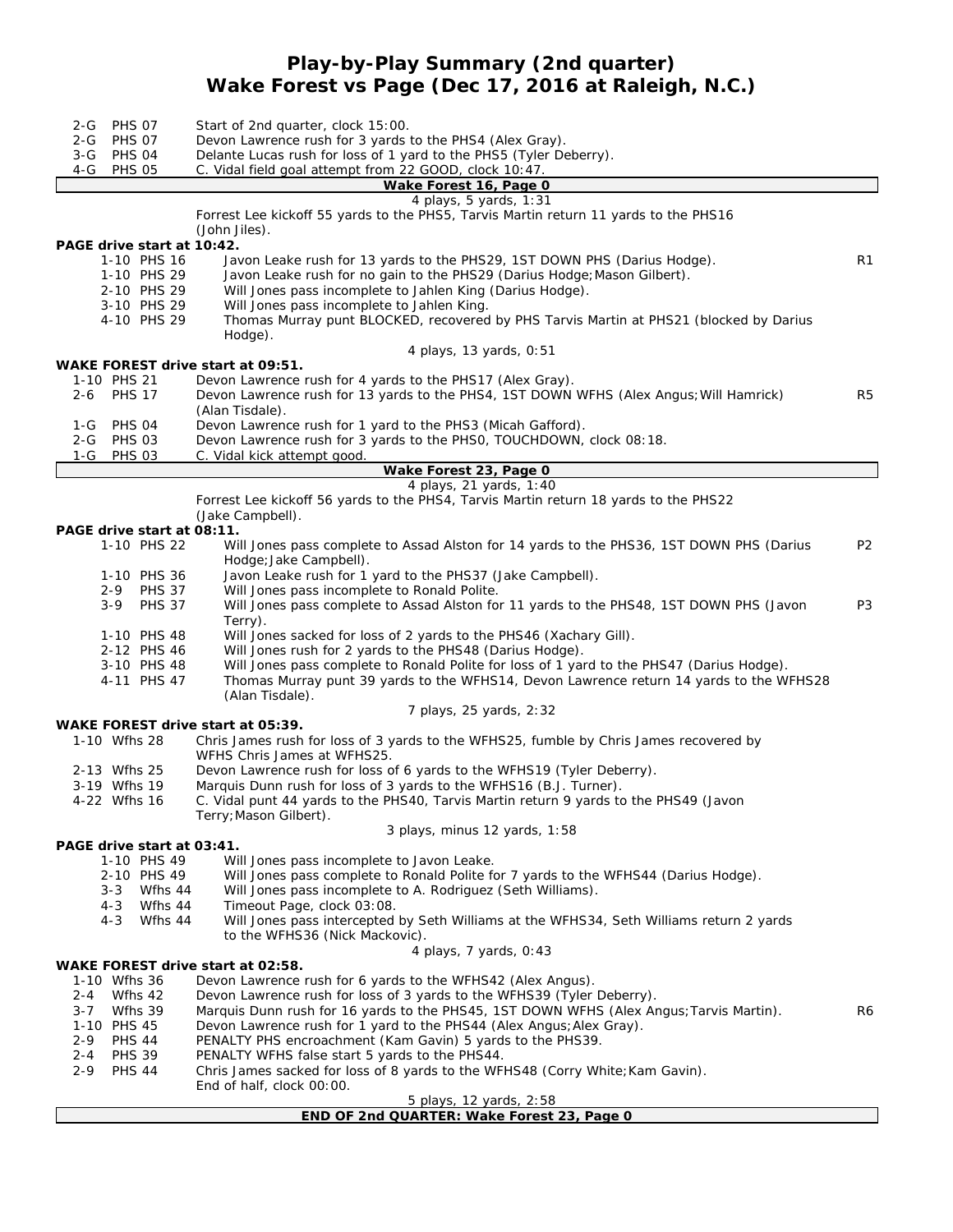# **Play-by-Play Summary (2nd quarter) Wake Forest vs Page (Dec 17, 2016 at Raleigh, N.C.)**

|                 |       | Time                 |   | 1st Downs    | Conversions |     |           |                   |           |
|-----------------|-------|----------------------|---|--------------|-------------|-----|-----------|-------------------|-----------|
| Quarter Summary | Score | Poss                 | R | $\mathsf{X}$ | 3rd         | 4th | Rushina   | Passing           | Penalties |
| Wake Forest     |       | 10 07:54 2 0 0 2 1-3 |   |              |             | റ-റ | $14 - 23$ | $0 - 0 - 0 - 0$   | 1-5       |
| Page            |       | 0 04:06 1 2 0 3      |   |              | $1 - 4$     | ∩-1 | $5 - 14$  | $4 - 10 - 1 - 31$ | $1 - 5$   |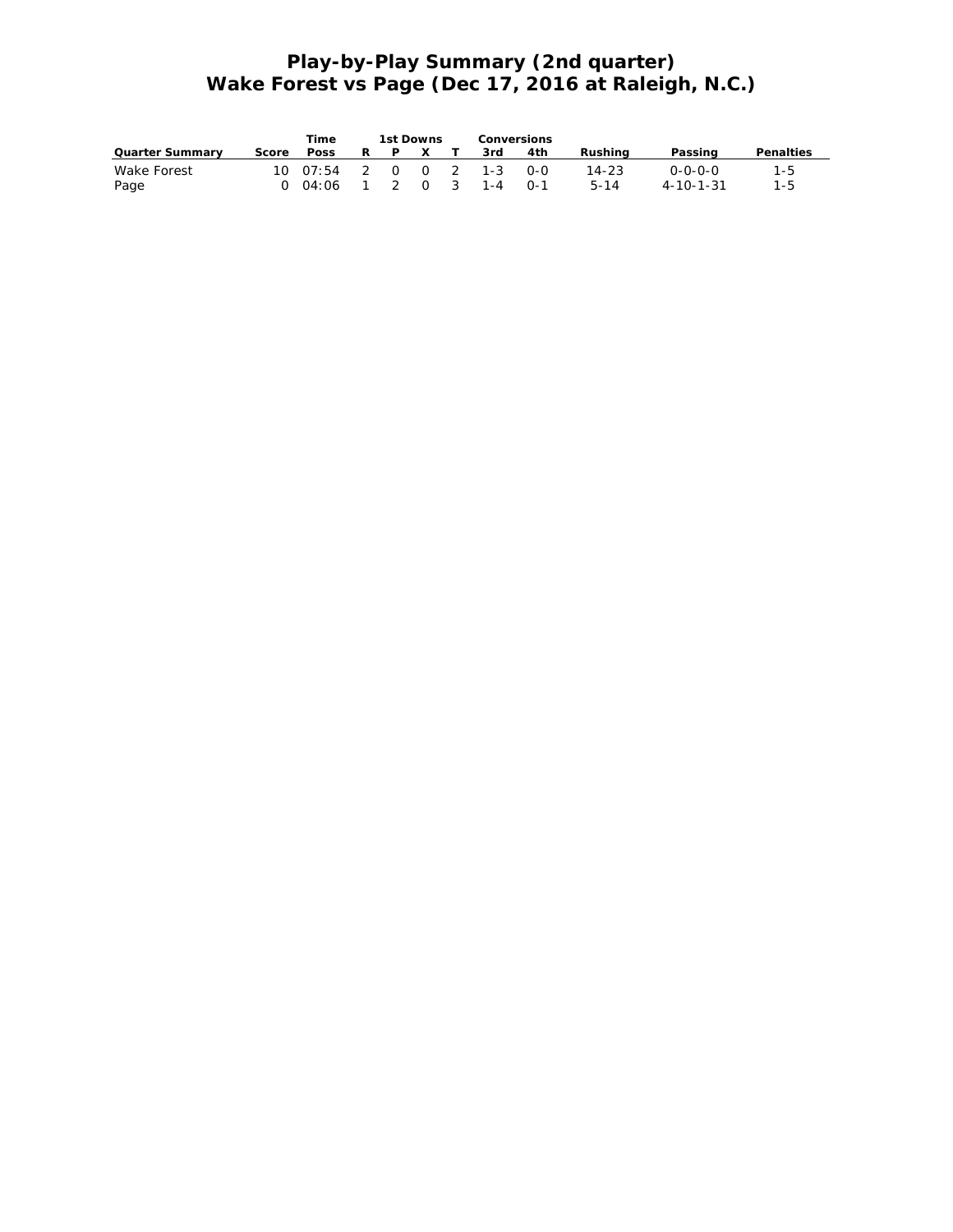## **Quickie Statistics (2nd quarter only) Wake Forest vs Page (Dec 17, 2016 at Raleigh, N.C.)**

|                                          |                                                                                 | <b>WFHS</b>                   | PHS                                                          |                                         |         |
|------------------------------------------|---------------------------------------------------------------------------------|-------------------------------|--------------------------------------------------------------|-----------------------------------------|---------|
|                                          | Score                                                                           | 10                            | 0                                                            |                                         |         |
|                                          | <b>FIRST DOWNS</b>                                                              | $\overline{2}$                | 3                                                            |                                         |         |
|                                          | RUSHES-YARDS (NET)                                                              | $14 - 23$                     | $5 - 14$                                                     |                                         |         |
|                                          | PASSING YDS (NET)                                                               | 0                             | 31                                                           |                                         |         |
|                                          | Passes Att-Comp-Int                                                             | $0 - 0 - 0$                   | $10 - 4 - 1$                                                 |                                         |         |
|                                          | TOTAL OFFENSE PLAYS-YARDS                                                       | $14 - 23$                     | $15 - 45$                                                    |                                         |         |
|                                          | Fumble Returns-Yards                                                            | $O-O$                         | $O-O$                                                        |                                         |         |
|                                          | Punt Returns-Yards                                                              | $2 - 22$                      | $1 - 9$                                                      |                                         |         |
|                                          | Kickoff Returns-Yards                                                           | $O-O$                         | $2 - 29$                                                     |                                         |         |
|                                          | Interception Returns-Yards                                                      | $1 - 2$                       | $0-0$                                                        |                                         |         |
|                                          | Punts (Number-Avg)<br>Fumbles-Lost                                              | $1 - 44.0$<br>$1 - 0$         | $2 - 19.5$<br>$O-O$                                          |                                         |         |
|                                          | Penalties-Yards                                                                 | $1 - 5$                       | $1 - 5$                                                      |                                         |         |
|                                          | Possession Time                                                                 | 07:54                         | 04:06                                                        |                                         |         |
|                                          | Third-Down Conversions                                                          | $1$ of $3$                    | 1 of 4                                                       |                                         |         |
|                                          | Fourth-Down Conversions                                                         | $0$ of $0$                    | $0$ of $1$                                                   |                                         |         |
|                                          |                                                                                 |                               |                                                              |                                         |         |
| Wake Forest                              |                                                                                 | Page                          |                                                              |                                         |         |
| Rushing                                  | No. Gain Loss Net TD<br>Lg Avg                                                  | Rushing                       | No. Gain Loss Net TD                                         | Lg Avg                                  |         |
| Devon Lawrence                           | 9<br>9<br>31<br>22<br>1<br>13<br>2.4                                            | Javon Leake                   | 3<br>$\mathbf 0$<br>14                                       | 13<br>14<br>$\mathbf{O}$<br>4.7         |         |
| Marquis Dunn                             | $\overline{2}$<br>$\sqrt{3}$<br>16<br>13<br>$\mathsf{O}$<br>16<br>6.5           | Will Jones                    | $\overline{2}$<br>$\overline{2}$<br>$\overline{2}$           | $\mathbf 0$<br>$\mathbf{O}$<br>2<br>0.0 |         |
| Delante Lucas                            | $-1.0$<br>$\mathbf{1}$<br>$-1$<br>0<br>$\overline{O}$<br>1<br>0                 |                               |                                                              |                                         |         |
| Chris James                              | $\overline{2}$<br>$0 - 5.5$<br>$\Omega$<br>11<br>$-11$<br>0                     |                               |                                                              |                                         |         |
|                                          |                                                                                 |                               |                                                              |                                         |         |
| Passing<br>Chris James                   | Yds TD Long Sack<br>0 0 0 1<br>$rac{C-A-I}{O-O-O}$                              | Passing<br>Will Jones         |                                                              | <u>Yds TD Long Sack</u><br>31 0 14 1    |         |
|                                          |                                                                                 |                               |                                                              |                                         |         |
| Receiving                                | No. Yards<br>TD.<br>Long                                                        | Receiving                     | No. Yards<br>TD                                              | Long                                    |         |
|                                          |                                                                                 | Assad Alston                  | 2<br>25                                                      | $\mathbf{O}$<br>14                      |         |
|                                          |                                                                                 | Ronald Polite                 | 2<br>6                                                       | $\mathbf{O}$<br>7                       |         |
|                                          |                                                                                 |                               |                                                              |                                         |         |
| <u>Punting</u><br>$\overline{C}$ . Vidal | Yds Avg Long In20<br>44 44.0 44 0<br>TВ<br>NO.<br>$\Omega$                      | Punting<br>Thomas Murray      | <u>Yds</u><br>No.<br>39<br>39.0<br>1                         | Avg Long In20<br>39<br>0                | TВ<br>0 |
|                                          |                                                                                 | <b>TEAM</b>                   | 0.0<br>1<br>0                                                | 0<br>0                                  | 0       |
|                                          |                                                                                 |                               |                                                              |                                         |         |
| Punt Returns                             | No. Yards<br>TD.<br>Long                                                        | <b>Punt Returns</b>           | $\frac{\text{No. Yards} \quad \text{TD}}{1 \quad 9 \quad 0}$ | <u>Long</u>                             |         |
| Darius Hodge                             | 8<br>0<br>1<br>0                                                                | <b>Tarvis Martin</b>          |                                                              |                                         |         |
| Devon Lawrence                           | 14<br>$\mathbf{O}$<br>1<br>14                                                   |                               |                                                              |                                         |         |
|                                          |                                                                                 |                               |                                                              |                                         |         |
| <b>Kick Returns</b>                      | No. Yards<br>TD.<br>Long                                                        | Kick Returns<br>Tarvis Martin | No. Yards<br>$\overline{2}$<br>29                            | Long<br>$\Omega$<br>18                  |         |
|                                          |                                                                                 |                               |                                                              |                                         |         |
| Tackles                                  | UA-A<br>Total<br>Sacks<br>TFL                                                   | Tackles                       | UA-A<br>Total                                                | <b>Sacks</b><br>TFL                     |         |
| Darius Hodge                             | $4 - 2$<br>0.0<br>1.0<br>6                                                      | <b>Alex Angus</b>             | $1 - 3$<br>4                                                 | 0.0<br>0.0                              |         |
| Jake Campbell                            | $2 - 1$<br>3<br>0.0<br>0.0                                                      | <b>Tyler Deberry</b>          | $3 - 0$<br>3                                                 | 0.0<br>3.0                              |         |
| Javon Terry                              | $\sqrt{2}$<br>$1 - 1$<br>0.0<br>0.0                                             | Alex Gray                     | $2 - 1$<br>3                                                 | 0.0<br>0.0                              |         |
| Mason Gilbert                            | $\overline{2}$<br>$0 - 2$<br>0.0<br>0.0                                         | Alan Tisdale                  | $2 - 0$<br>2                                                 | 0.0<br>0.0                              |         |
|                                          |                                                                                 |                               |                                                              |                                         |         |
| Time<br>Qtr<br>10:42                     | Scoring Play<br>WFHS - Jaden McKenzie 10 yd blocked punt return (C. Vidal kick) |                               |                                                              | V-H<br>$7 - 0$                          |         |
| 1st<br>05:45                             | WFHS - Devon Lawrence 2 yd run (C. Vidal kick failed), 7-58 3:34                |                               |                                                              | $13 - 0$                                |         |
| 10:47<br>2nd                             | WFHS - C. Vidal 22 yd field goal, 4-5 1:31                                      |                               |                                                              | $3 - 0$                                 |         |
| 08:18                                    | WFHS - Devon Lawrence 3 yd run (C. Vidal kick), 4-21 1:40                       |                               |                                                              | $10 - 0$                                |         |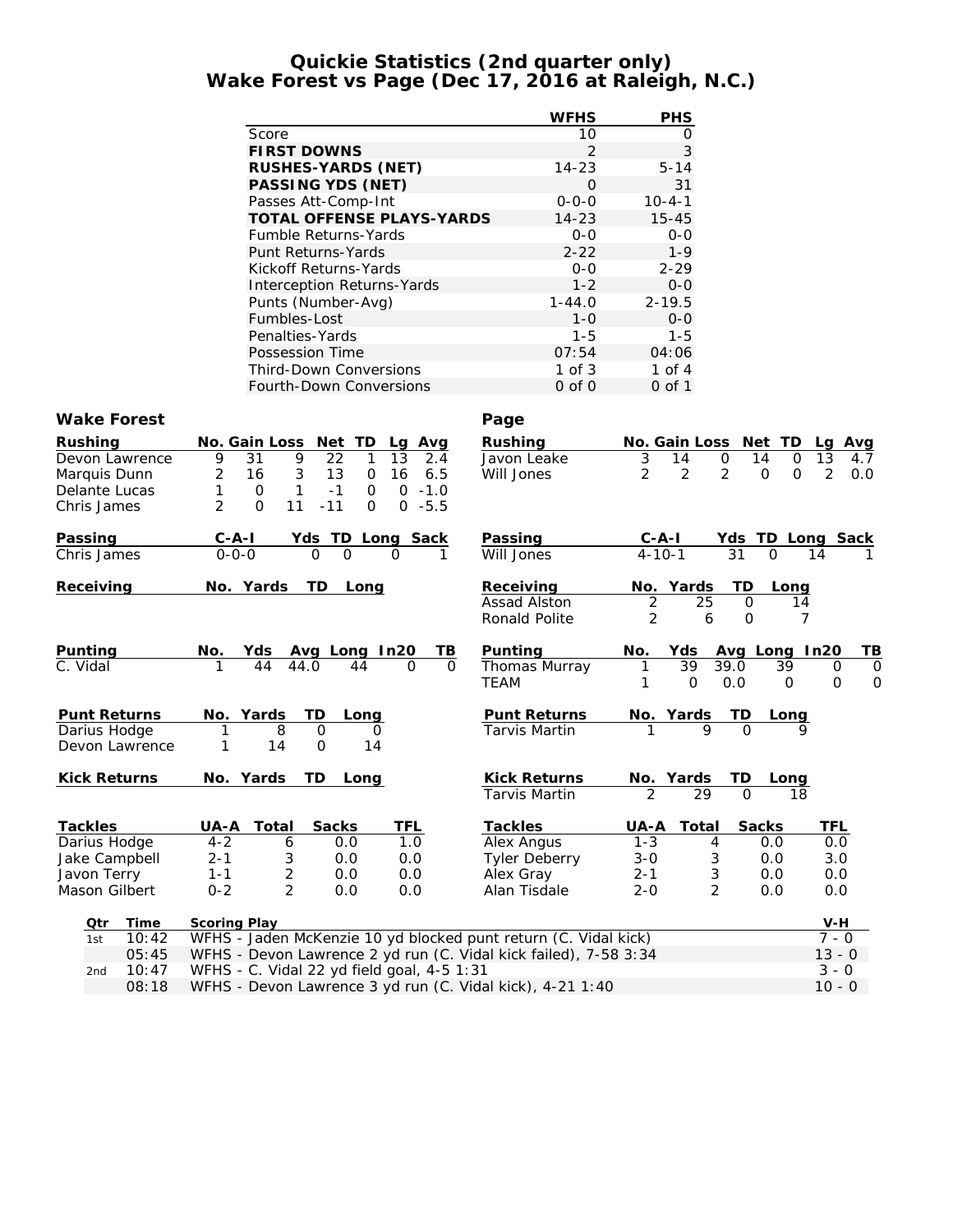## **Play-by-Play Summary (3rd quarter) Wake Forest vs Page (Dec 17, 2016 at Raleigh, N.C.)**

Start of 3rd quarter, clock 12:00, PHS ball on PHS40. Thomas Murray kickoff 33 yards to the WFHS27, fair catch by Demarcus Jones. **WAKE FOREST drive start at 11:59.** 1-10 Wfhs 27 Delante Lucas rush for 4 yards to the WFHS31 (Alex Angus). 2-6 Wfhs 31 Devon Lawrence rush for 1 yard to the WFHS32 (Alan Tisdale). 3-5 Wfhs 32 Marquis Dunn rush for 6 yards to the WFHS38, 1ST DOWN WFHS (Alex Gray). R7 Delante Lucas rush for 3 yards to the WFHS41 (Will Hamrick; Alan Tisdale). 2-7 Wfhs 41 Devon Lawrence rush for 9 yards to the 50 yardline, 1ST DOWN WFHS (Alex Angus). R8<br>1-10 Wfhs 50 Devon Lawrence rush for 4 yards to the PHS46 (Tyler Deberry; Kam Gavin). Devon Lawrence rush for 4 yards to the PHS46 (Tyler Deberry; Kam Gavin). 2-6 PHS 46 Devon Lawrence rush for 1 yard to the PHS45 (Alex Gray). 3-5 PHS 45 PENALTY WFHS false start 5 yards to the 50 yardline. 3-10 Wfhs 50 Chris James pass incomplete to Devon Lawrence. 4-10 Wfhs 50 C. Vidal punt 36 yards to the PHS14, Tarvis Martin return -4 yards to the PHS10 (Will Jones). *8 plays, 23 yards, 3:54* **PAGE drive start at 08:05.** 1-10 PHS 10 Ronald Polite rush for 4 yards to the PHS14 (Mason Gilbert; Darius Hodge). 2-6 PHS 14 Will Jones pass complete to Javon Leake for 8 yards to the PHS22, 1ST DOWN PHS (Jake P4 Campbell; Darius Hodge). 1-10 PHS 22 Will Jones rush for 3 yards to the PHS25 (Xachary Gill). 2-7 PHS 25 Will Jones pass complete to Javon Leake for 8 yards to the PHS33, 1ST DOWN PHS (Mason P5 Gilbert). 1-10 PHS 33 Will Jones pass complete to Jahlen King for 5 yards to the PHS38 (Darius Hodge;Seth Williams). 2-5 PHS 38 Javon Leake rush for 5 yards to the PHS43, 1ST DOWN PHS (Jake Campbell). R6 1-10 PHS 43 Javon Leake rush for 3 yards to the PHS46 (John Jiles). 2-7 PHS 46 PENALTY PHS false start 5 yards to the PHS41. 2-12 PHS 41 PENALTY WFHS offside (Jadcus Logan) 5 yards to the PHS46. 2-7 PHS 46 Will Jones pass incomplete to Naseem Alston (Will Jones). 3-7 PHS 46 Will Jones pass intercepted by Seth Williams at the WFHS47, Seth Williams return 14 yards to the PHS39 (Armond Davis). *9 plays, 36 yards, 3:44* **WAKE FOREST drive start at 04:21.** 1-10 PHS 39 Marquis Dunn rush for loss of 1 yard to the PHS40 (Tyler Deberry; Kam Gavin). 2-11 PHS 40 Devon Lawrence rush for 3 yards to the PHS37 (Alex Angus; Alan Tisdale). 3-8 PHS 37 Chris James pass incomplete to Lex Goodwin. 4-8 PHS 37 Timeout Wake Forest, clock 02:53.<br>4-8 PHS 37 C. Vidal punt 36 vards to the PHS1 C. Vidal punt 36 yards to the PHS1, downed. *3 plays, 2 yards, 1:37* **PAGE drive start at 02:44.** 1-10 PHS 01 Will Jones pass incomplete to Nick Baker. 2-10 PHS 01 Javon Leake rush for 2 yards to the PHS3 (Emarri Preddy). 3-8 PHS 03 PENALTY PHS false start 1 yards to the PHS2.<br>3-9 PHS 02 Will Jones rush for 13 yards to the PHS15, 1S 3-9 PHS 02 Will Jones rush for 13 yards to the PHS15, 1ST DOWN PHS (John Jiles). R7<br>1-10 PHS 15 Will Jones rush for 4 yards to the PHS19 (Darius Hodge: Xachary Gill). 1-10 PHS 15 Will Jones rush for 4 yards to the PHS19 (Darius Hodge; Xachary Gill).<br>2-6 PHS 19 Will Jones pass incomplete to Nick Baker. Will Jones pass incomplete to Nick Baker. 3-6 PHS 19 Will Jones pass incomplete to Javon Leake.

4-6 PHS 19 Thomas Murray punt 36 yards to the WFHS45, Devon Lawrence return 6 yards to the PHS49 (Alan Tisdale).

*6 plays, 18 yards, 1:51*

**WAKE FOREST drive start at 00:53.**

1-10 PHS 49 Devon Lawrence rush for loss of 1 yard to the 50 yardline (Alan Tisdale).

2-11 Wfhs 50 Marquis Dunn rush for 2 yards to the PHS48 (Alex Gray).

3-9 PHS 48 TEAM rush for loss of 8 yards to the WFHS44.

|                     |       | Time                     |   | 1st Downs |        |   |                      | Conversions  |                   |                                     |                     |
|---------------------|-------|--------------------------|---|-----------|--------|---|----------------------|--------------|-------------------|-------------------------------------|---------------------|
| Quarter Summary     | Score | Poss                     | R | P         |        |   | 3rd.                 | 4th          | Rushina           | Passing                             | Penalties           |
| Wake Forest<br>Page |       | $0 \t06:24$ 2<br>0.05:35 |   |           | $\cap$ | 4 | 0 0 2 1-3<br>$1 - 3$ | $O-O$<br>0-0 | $12 - 23$<br>7-34 | $0 - 2 - 0 - 0$<br>$3 - 8 - 1 - 21$ | $2 - 10$<br>$2 - 6$ |

**END OF 3rd QUARTER: Wake Forest 23, Page 0**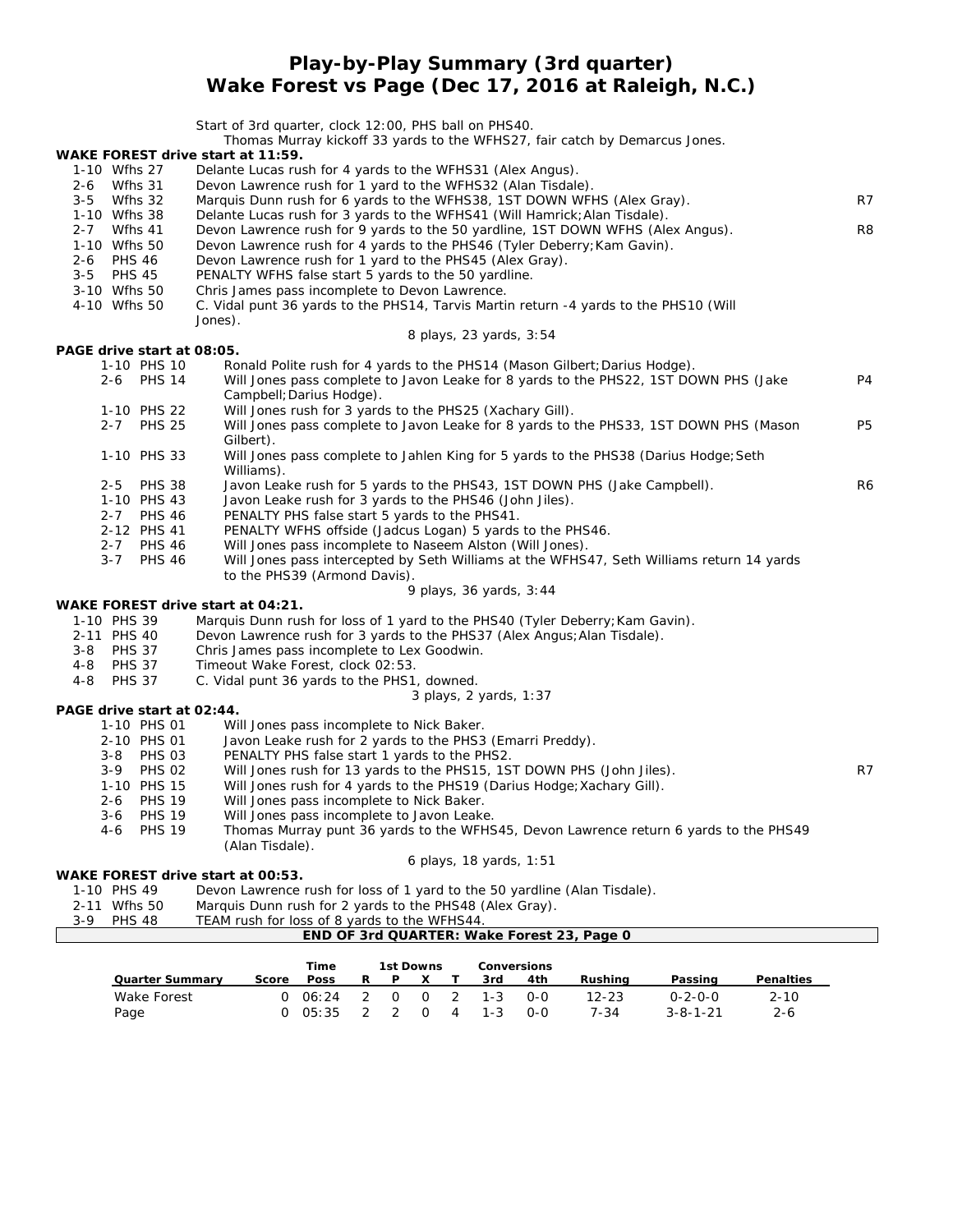## **Quickie Statistics (3rd quarter only) Wake Forest vs Page (Dec 17, 2016 at Raleigh, N.C.)**

|                    |                                                                                                 | <b>WFHS</b>          | PHS                                            |                                   |
|--------------------|-------------------------------------------------------------------------------------------------|----------------------|------------------------------------------------|-----------------------------------|
|                    | Score                                                                                           | 0                    | 0                                              |                                   |
|                    | <b>FIRST DOWNS</b>                                                                              | $\overline{2}$       | $\overline{4}$                                 |                                   |
|                    | RUSHES-YARDS (NET)                                                                              | $12 - 23$            | $7 - 34$                                       |                                   |
|                    | PASSING YDS (NET)                                                                               | 0                    | 21                                             |                                   |
|                    | Passes Att-Comp-Int                                                                             | $2 - 0 - 0$          | $8 - 3 - 1$                                    |                                   |
|                    | TOTAL OFFENSE PLAYS-YARDS                                                                       | $14 - 23$            | $15 - 55$                                      |                                   |
|                    | Fumble Returns-Yards                                                                            | $O-O$                | $O-O$                                          |                                   |
|                    | Punt Returns-Yards                                                                              | $1 - 6$              | $1 - -4$                                       |                                   |
|                    | Kickoff Returns-Yards                                                                           | $O - O$              | $O-O$                                          |                                   |
|                    | Interception Returns-Yards                                                                      | $1 - 14$             | $0-0$                                          |                                   |
|                    | Punts (Number-Avg)                                                                              | $2 - 36.0$           | $1 - 36.0$                                     |                                   |
|                    | Fumbles-Lost                                                                                    | $O-O$                | $O-O$                                          |                                   |
|                    | Penalties-Yards                                                                                 | $2 - 10$             | $2 - 6$                                        |                                   |
|                    | Possession Time                                                                                 | 06:24                | 05:35                                          |                                   |
|                    | Third-Down Conversions                                                                          | 1 of $4$             | $1$ of $3$                                     |                                   |
|                    | Fourth-Down Conversions                                                                         | $0$ of $0$           | $0$ of $0$                                     |                                   |
| Wake Forest        |                                                                                                 | Page                 |                                                |                                   |
| Rushing            | No. Gain Loss Net TD<br>Avg<br>Lq                                                               | Rushing              | No. Gain Loss Net TD                           | Lq Avg                            |
| Devon Lawrence     | 6<br>9<br>18<br>17<br>$\mathbf{1}$<br>0<br>2.8                                                  | Will Jones           | 3<br>20<br>$\mathbf{O}$<br>20                  | 13<br>$\Omega$<br>6.7             |
| Marquis Dunn       | 3<br>8<br>$\overline{7}$<br>6<br>2.3<br>$\mathbf{1}$<br>0                                       | Javon Leake          | 3<br>10<br>10<br>0                             | 5<br>$\mathsf{O}$<br>3.3          |
| Delante Lucas      | $\overline{2}$<br>$\overline{7}$<br>$\overline{7}$<br>3.5<br>$\mathbf 0$<br>$\overline{4}$<br>0 | Ronald Polite        | 4<br>4<br>1<br>$\Omega$                        | $\overline{4}$<br>4.0<br>$\Omega$ |
| <b>TEAM</b>        | $\Omega$<br>8<br>$-8$<br>$0 - 8.0$<br>1<br>$\overline{O}$                                       |                      |                                                |                                   |
| <u>Passing</u>     |                                                                                                 | Passing              |                                                |                                   |
| Chris James        | $rac{C-A-1}{0-2-0}$<br>Yds TD Long Sack<br>0 0 0 0                                              | Will Jones           |                                                | Yds TD Long Sack<br>21 0 8 0      |
|                    |                                                                                                 |                      |                                                |                                   |
| Receiving          | No. Yards<br>TD Long                                                                            | Receiving            | $\frac{\text{No. Yards}}{2}$ 16<br>TD          | Long                              |
|                    |                                                                                                 | Javon Leake          | $\overline{0}$                                 | 8                                 |
|                    |                                                                                                 | Jahlen King          | 5<br>$\mathbf{O}$<br>1                         | 5                                 |
| <u>Punting</u>     |                                                                                                 | Punting              |                                                |                                   |
| C. Vidal           | <u>No. Yds Avg Long In20</u><br>2 72 36.0 36 2<br><u>TB</u>                                     | Thomas Murray        | <u>No. Yds Avg Long In20</u><br>1 36 36.0 36 0 |                                   |
|                    |                                                                                                 |                      |                                                |                                   |
| Punt Returns       | <u>Long</u>                                                                                     | Punt Returns         |                                                |                                   |
| Devon Lawrence     | No. Yards TD<br>1 6 0                                                                           | <b>Tarvis Martin</b> | <u>No. Yards TD Long</u><br>1 -4 0 0           |                                   |
|                    |                                                                                                 |                      |                                                |                                   |
| Kick Returns       | No. Yards<br>TD<br>Long                                                                         | Kick Returns         | No. Yards TD                                   | Long                              |
| <b>Tackles</b>     | UA-A Total<br>Sacks<br>TFL                                                                      | <b>Tackles</b>       | Total<br>Sacks                                 | TFL                               |
| Darius Hodge       | $0 - 4$<br>$\overline{4}$<br>0.0<br>0.0                                                         | Alan Tisdale         | $3 - 2$<br>5<br>0.0                            | 1.0                               |
| John Jiles         | $2 - 0$<br>2<br>0.0<br>0.0                                                                      | Alex Gray            | $3 - 0$<br>3<br>0.0                            | 0.0                               |
| Xachary Gill       | $\overline{c}$<br>$1 - 1$<br>0.0<br>0.0                                                         | Alex Angus           | 3<br>$2 - 1$<br>0.0                            | 0.0                               |
| Jake Campbell      | $\overline{2}$<br>$1 - 1$<br>0.0<br>0.0                                                         | Kam Gavin            | $\overline{2}$<br>$0 - 2$<br>0.0               | 0.5                               |
|                    |                                                                                                 |                      |                                                |                                   |
| <u>Time</u><br>Qtr | <b>Scoring Play</b>                                                                             |                      |                                                | $V-H$                             |
| 10:42<br>1st       | WFHS - Jaden McKenzie 10 yd blocked punt return (C. Vidal kick)                                 |                      |                                                | $7 - 0$                           |
| 05:45              | WFHS - Devon Lawrence 2 yd run (C. Vidal kick failed), 7-58 3:34                                |                      |                                                | $13 - 0$                          |
| 10:47<br>2nd       | WFHS - C. Vidal 22 yd field goal, 4-5 1:31                                                      |                      |                                                | $16 - 0$                          |
| 08:18              | WFHS - Devon Lawrence 3 yd run (C. Vidal kick), 4-21 1:40                                       |                      |                                                | $23 - 0$                          |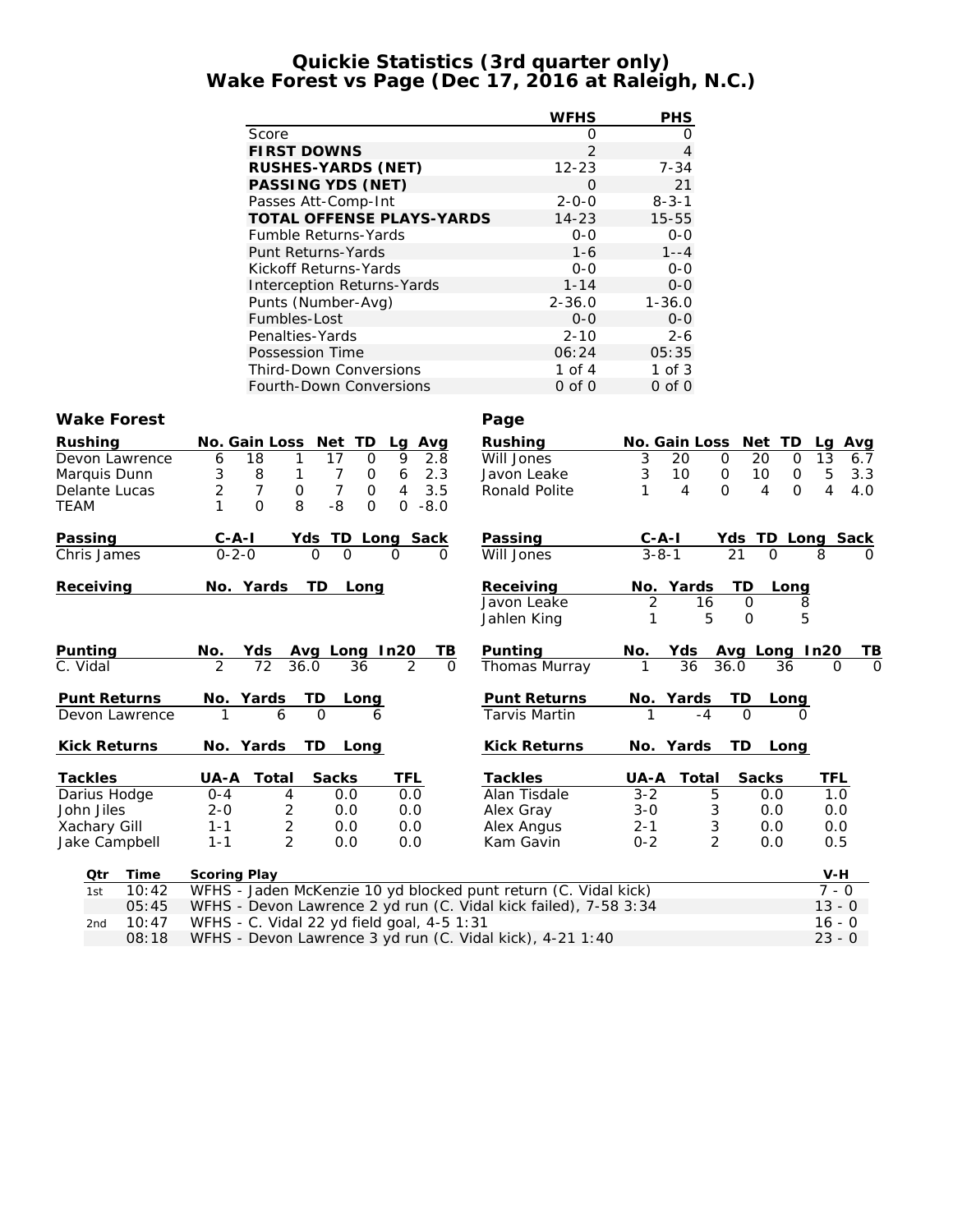## **Play-by-Play Summary (4th quarter) Wake Forest vs Page (Dec 17, 2016 at Raleigh, N.C.)**

| 4-17 Wfhs 44                      | Start of 4th quarter, clock 12:00.                                                       |                 |
|-----------------------------------|------------------------------------------------------------------------------------------|-----------------|
| 4-17 Wfhs 44                      | PENALTY PHS roughing the kicker 15 yards to the PHS41, 1ST DOWN WFHS.                    | Χ9              |
| 1-10 PHS 41                       | Devon Lawrence rush for 2 yards to the PHS39 (Alan Tisdale; Will Hamrick).               |                 |
| <b>PHS 39</b><br>$2 - 8$          | Devon Lawrence rush for 2 yards to the PHS37 (Alex Gray).                                |                 |
| <b>PHS 37</b><br>$3 - 6$          | Devon Lawrence pass complete to Lex Goodwin for 37 yards to the PHSO, 1ST DOWN WFHS,     | P <sub>10</sub> |
|                                   | TOUCHDOWN, clock 10:08.                                                                  |                 |
| 1-G<br><b>PHS 03</b>              | C. Vidal kick attempt failed.                                                            |                 |
|                                   | Wake Forest 29, Page 0                                                                   |                 |
| 1-G<br>Wfhs 40                    | PENALTY PHS pass interference 15 yards to the PHS45.                                     |                 |
|                                   | 6 plays, 49 yards, 2:45                                                                  |                 |
|                                   | Forrest Lee kickoff 45 yards to the PHSO, touchback.                                     |                 |
| PAGE drive start at 10:08.        |                                                                                          |                 |
| 1-10 PHS 20                       |                                                                                          |                 |
|                                   | Will Jones pass intercepted by John Jiles at the PHS38, John Jiles return 0 yards to the |                 |
|                                   | <b>PHS38.</b>                                                                            |                 |
|                                   | 1 play, 0 yards, 0:06                                                                    |                 |
| WAKE FOREST drive start at 10:02. |                                                                                          |                 |
| 1-10 PHS 38                       | Devon Lawrence rush for 4 yards to the PHS34 (Micah Gafford; Alex Gray).                 |                 |
| $2 - 6$<br><b>PHS 34</b>          | Devon Lawrence rush for 3 yards to the PHS31 (Tyler Deberry; Will Hamrick).              |                 |
| $3 - 3$<br><b>PHS 31</b>          | PENALTY WFHS personal foul 15 yards to the PHS46.                                        |                 |
| 3-18 PHS 46                       | Devon Lawrence rush for 1 yard to the PHS45 (Alex Gray).                                 |                 |
| 4-17 PHS 45                       | C. Vidal punt 45 yards to the PHSO, touchback.                                           |                 |
|                                   | 3 plays, minus 7 yards, 1:58                                                             |                 |
| PAGE drive start at 08:4.         |                                                                                          |                 |
| 1-10 PHS 20                       | Will Jones rush for 5 yards to the PHS25 (Jake Campbell).                                |                 |
| 2-5 PHS 25                        | Javon Leake rush for loss of 2 yards to the PHS23 (Xachary Gill).                        |                 |
| $3 - 7$<br><b>PHS 23</b>          | Will Jones rush for 10 yards to the PHS33, 1ST DOWN PHS (Darius Hodge).                  | R <sub>8</sub>  |
| 1-10 PHS 33                       | Will Jones pass complete to Assad Alston for 9 yards to the PHS42 (John Jiles).          |                 |
| $2 - 1$<br><b>PHS 42</b>          | Assad Alston rush for no gain to the PHS42 (Emarri Preddy).                              |                 |
| <b>PHS 42</b><br>$3 - 1$          | Will Jones rush for 2 yards to the PHS44, 1ST DOWN PHS (Darius Hodge).                   | R <sub>9</sub>  |
| 1-10 PHS 44                       | Javon Leake rush for loss of 2 yards to the PHS42 (Javon Terry).                         |                 |
| 2-12 PHS 42                       | Nick Baker pass incomplete to Ronald Polite (Javon Terry).                               |                 |
| 3-12 PHS 42                       | Will Jones pass incomplete to Ronald Polite.                                             |                 |
| 4-12 PHS 42                       | Will Jones rush for 4 yards to the PHS46 (Jake Campbell).                                |                 |
|                                   | 10 plays, 26 yards, 3:27                                                                 |                 |
| WAKE FOREST drive start at 04:37. |                                                                                          |                 |
| 1-10 PHS 46                       | Delante Lucas rush for 2 yards to the PHS44 (Alex Gray).                                 |                 |
| <b>PHS 44</b><br>$2 - 8$          | Devon Lawrence rush for no gain to the PHS44 (Alex Gray).                                |                 |
| <b>PHS 44</b><br>$3 - 8$          | Chris James rush for loss of 1 yard to the PHS45 (Tyler Deberry).                        |                 |
| $4 - 9$<br><b>PHS 45</b>          | Timeout Wake Forest, clock 02:11.                                                        |                 |
| $4 - 9$<br><b>PHS 45</b>          | C. Vidal punt 37 yards to the PHS8, fair catch by Trent Gibson.                          |                 |
|                                   | 3 plays, 1 yard, 2:31                                                                    |                 |
| PAGE drive start at 02:06.        |                                                                                          |                 |
| 1-10 PHS 08                       | Javon Leake rush for 4 yards to the PHS12 (Darius Hodge).                                |                 |
| 2-6 PHS 12                        | Javon Leake rush for 1 yard to the PHS13 (Darius Hodge).                                 |                 |
| <b>PHS 13</b><br>$3 - 5$          | Javon Leake rush for loss of 4 yards to the PHS9 (Mason Gilbert).                        |                 |
|                                   | End of game, clock 00:00.                                                                |                 |
|                                   | 3 plays, 1 yard, 2:06                                                                    |                 |
|                                   | FINAL SCORE: Wake Forest 29, Page 0                                                      |                 |
|                                   |                                                                                          |                 |
|                                   | Time<br>1st Downs<br>Conversions                                                         |                 |

|                 |       | Time      |          |          | 1st Downs |                   | Conversions |           |                  |           |
|-----------------|-------|-----------|----------|----------|-----------|-------------------|-------------|-----------|------------------|-----------|
| Quarter Summarv | Score | Poss      | R        | P        |           | 3rd               | 4th         | Rushina   | Passing          | Penalties |
| Wake Forest     |       | 6 $06:21$ | $\Omega$ |          |           | 1 1 2 1 - 3 0 - 0 |             | $8 - 1.3$ | $1 - 1 - 0 - 37$ | $1 - 15$  |
| Page            |       | 0.05:39   |          | $\Omega$ |           | $0 \t2 \t2-4$     | ∩-1         | $10 - 18$ | $1 - 4 - 1 - 9$  | $2 - 30$  |